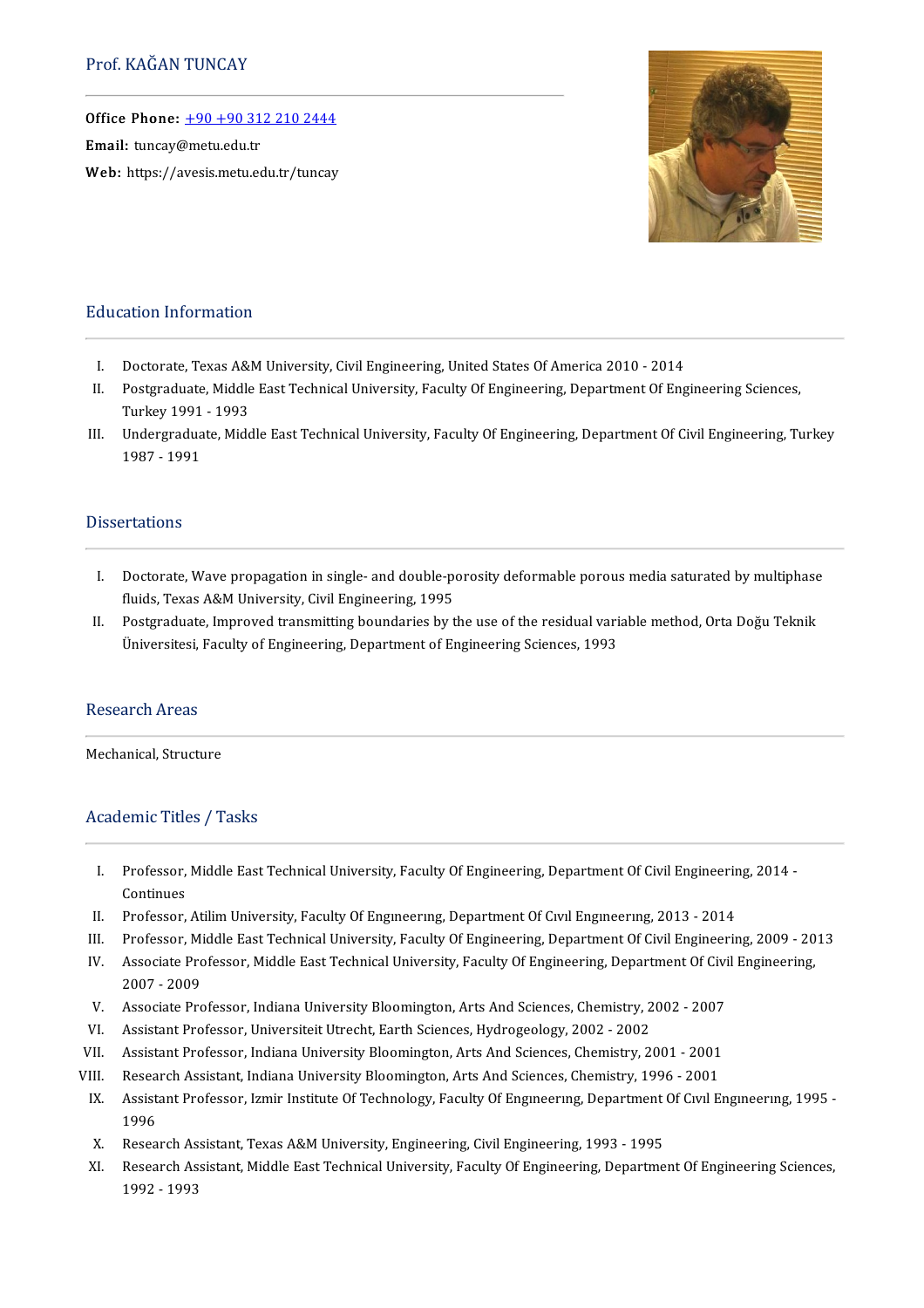#### Academic and Administrative Experience

- I. Member of the Senate,MiddleEastTechnicalUniversity,FacultyOfEngineering,DepartmentOfCivilEngineering, Member of the Se<br>2022 - Continues<br>Felsülte Kurulu Üt I. Member of the Senate, Middle East Technical University, Faculty Of Engineering, Department Of Civil Engineering<br>2022 - Continues<br>II. Fakülte Kurulu Üyesi, Middle East Technical University, Faculty Of Engineering, Depart
- 2022 Continues<br>Fakülte Kurulu Üy<br>2018 Continues<br>Middle Fest Techn
- II. Fakülte Kurulu Üyesi, Middle East Technical University, Faculty Of Engineering, Department Of Civil Engineering,<br>2018 Continues<br>III. Middle East Technical University, Odtu Kuzey Kıbrıs Kampusu (Kktc-Güzelyurt), İnşaa 2018<br>Middl<br>2009

#### **Advising Theses**

- I. TUNCAY K., Numerical modelling of reinforced concrete pressure tunnels using the overlapping lattice method, Postgraduate, G.Işık(Student), 2019 I. TUNCAY K., Numerical modelling of reinforced concrete pressure tunnels using the overlapping lattice method,<br>Postgraduate, G.Işık(Student), 2019<br>II. TÜYDEŞ YAMAN H., TUNCAY K., DETECTING QUEUE LENGTH ON URBAN ARTERIALS
- Postgraduate, G.Işık(Student), 2019<br>TÜYDEŞ YAMAN H., TUNCAY K., DETECTING QUI<br>(FCD), Doctorate, O.ALTINTAŞI(Student), 2018<br>TUNCAY K., Evplicit noplinear analysis for susei II. TÜYDEŞ YAMAN H., TUNCAY K., DETECTING QUEUE LENGTH ON URBAN ARTERIALS USING FLOATING CAR DA<br>(FCD), Doctorate, O.ALTINTAŞI(Student), 2018<br>III. TUNCAY K., Explicit nonlinear analysis for quasi-static behavior of frame st
- (FCD), Doctorate, O.ALTINTAȘI(Student), 2018<br>III. TUNCAY K., Explicit nonlinear analysis for quasi-static behavior of frame structures with pid control and mass<br>scaling, Postgraduate, K.KOCAMAZ(Student), 2018 III. TUNCAY K., Explicit nonlinear analysis for quasi-static behavior of frame structures with pid control and mass<br>scaling, Postgraduate, K.KOCAMAZ(Student), 2018<br>IV. TUNCAY K., BİNİCİ B., Overlapping lattice modeling for
- scaling, Postgraduate, K.KOCAMAZ(Student), 2018<br>TUNCAY K., BİNİCİ B., Overlapping lattice modeling<br>analysis, Postgraduate, B.BESTAMİ(Student), 2017 analysis, Postgraduate, B.BESTAMİ(Student), 2017<br>Articles Published in Journals That Entered SCI, SSCI and AHCI Indexes

rticles Published in Journals That Entered SCI, SSCI and AHCI Indexes<br>I. Lattice modeling and testing of aerated autoclaved concrete infilled frames<br>AVDIN B. B. BiNICLB, Hondriks M.A. N. TUNCAV K. Lattice modeling and testing of aerated autocla<br>AYDIN B. B. , BİNİCİ B., Hendriks M. A. N. , TUNCAY K.<br>ENCINEEDING STRUCTURES xel 251, 2022 (Jaurnal l Lattice modeling and testing of aerated autoclaved concrete<br>AYDIN B. B. , BINICI B., Hendriks M. A. N. , TUNCAY K.<br>ENGINEERING STRUCTURES, vol.251, 2022 (Journal Indexed in SCI)<br>Identifying buildings with high sollange ric AYDIN B. B., BİNİCİ B., Hendriks M. A. N., TUNCAY K.<br>I . INGINEERING STRUCTURES, vol.251, 2022 (Journal Indexed in SCI)<br>II. Identifying buildings with high collapse risk based on samos earthquake damage inventory in Izmir<br> ENGINEERING STRUCTURES, vol.251, 2022 (Journal Ind<br>Identifying buildings with high collapse risk base<br>BİNİCİ B., YAKUT A., CANBAY E., Akpinar U., TUNCAY K.<br>BULLETIN OF FARTHOUAKE ENGINEERING 2022 (Jou Identifying buildings with high collapse risk based on samos earth<br>BINICI B., YAKUT A., CANBAY E., Akpinar U., TUNCAY K.<br>BULLETIN OF EARTHQUAKE ENGINEERING, 2022 (Journal Indexed in SCI)<br>Numerisel modeling of the tension s BINICI B., YAKUT A., CANBAY E., Akpinar U., TUNCAY K.<br>BULLETIN OF EARTHQUAKE ENGINEERING, 2022 (Journal Indexed in SCI)<br>III. Numerical modeling of the tension stiffening in reinforced concrete members via discontinuum<br> BULLETIN OF EARTHQUAKE ENGINEERING, 2022 (Journal Indexed in SCI) Pulatsu B., Erdogmus E., Lourenco P. B., Lemos J., TUNCAY K. models<br>Pulatsu B., Erdogmus E., Lourenco P. B. , Lemos J., TUNCAY K.<br>COMPUTATIONAL PARTICLE MECHANICS, vol.8, no.3, pp.423-436, 2021 (Journal Indexed in SCI)<br>Lattice simulation of concrete compressive behaviour as indipect Pulatsu B., Erdogmus E., Lourenco P. B., Lemos J., TUNCAY K.<br>COMPUTATIONAL PARTICLE MECHANICS, vol.8, no.3, pp.423-436, 2021 (Journal Indexed in<br>IV. Lattice simulation of concrete compressive behaviour as indirect tension COMPUTATIONAL PARTICLE MECH<br>Lattice simulation of concrete<br>AYDIN B. B. , BİNİCİ B., TUNCAY K.<br>MACAZINE OF CONCRETE RESEAR Lattice simulation of concrete compressive behaviour as indirect tension failure<br>AYDIN B. B. , BİNİCİ B., TUNCAY K.<br>MAGAZINE OF CONCRETE RESEARCH, vol.73, no.8, pp.394-409, 2021 (Journal Indexed in SCI)<br>An annuavimate pres AYDIN B. B. , BINICI B., TUNCAY K.<br>MAGAZINE OF CONCRETE RESEARCH, vol.73, no.8, pp.394-409, 2021 (Journal Indexed in SCI)<br>V. An approximate procedure for estimating the member demands in mid-rise reinforced concrete<br>bu MAGAZINE<br><mark>An appro:</mark><br>buildings<br><sup>Alminor U</sup> An approximate procedure for estima<br>buildings<br>Akpinar U., BİNİCİ B., YAKUT A., TUNCAY K.<br>Bulletin of Farthauelte Engineering vol 19. buildings<br>Akpinar U., BİNİCİ B., YAKUT A., TUNCAY K.<br>Bulletin of Earthquake Engineering, vol.18, no.15, pp.6715-6734, 2020 (Journal Indexed in SCI) Akpinar U., BİNİCİ B., YAKUT A., TUNCAY K.<br>Bulletin of Earthquake Engineering, vol.18, no.15, pp.6715-6734, 2020 (Journal Indexed in SCI)<br>VI. Simulation of the in-plane structural behavior of unreinforced masonry walls and Bullet<mark>i</mark><br>Simul<br>DEM<br><sup>Dulota</sup> Simulation of the in-plane structural behavior of unreinf<br>DEM<br>Pulatsu B., Erdogmus E., Lourenço P. B. , Lemos J. V. , TUNCAY K.<br>Structures vel 37, pp.2274, 2297, 2020 (Journal Indoved in SCD) DEM<br>Pulatsu B., Erdogmus E., Lourenço P. B. , Lemos J. V. , TUNCAY K.<br>Structures, vol.27, pp.2274-2287, 2020 (Journal Indexed in SCI) Pulatsu B., Erdogmus E., Lourenço P. B. , Lemos J. V. , TUNCAY K.<br>Structures, vol.27, pp.2274-2287, 2020 (Journal Indexed in SCI)<br>VII. Transmission dynamics of Covid-19 in Italy, Germany and Turkey considering social d Structures, vol.27, pp.2274<br>Transmission dynamics<br>testing and quarantine **Transmission dynamics of Covid-19<br>testing and quarantine<br>GÜL S., TUNCAY K., BİNİCİ B., AYDIN B. B.<br>JOUPMAL OF INEECTION IN DEVELOPINC** testing and quarantine<br>GÜL S., TUNCAY K., BİNİCİ B., AYDIN B. B.<br>JOURNAL OF INFECTION IN DEVELOPING COUNTRIES, vol.14, no.7, pp.713-720, 2020 (Journal Indexed in SCI)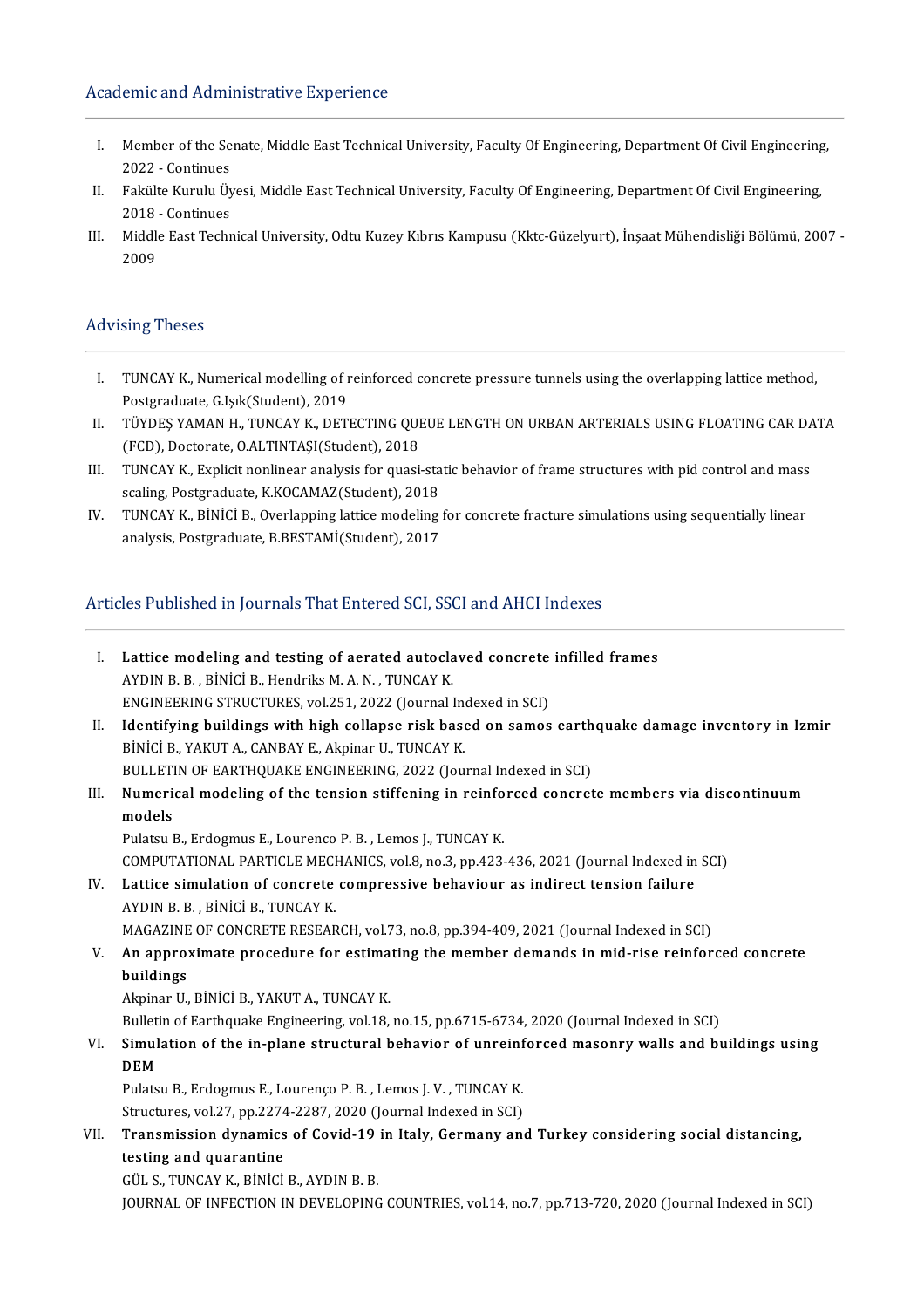| VIII.  | Quality of floating car data (FCD) as a surrogate measure for urban arterial speed                   |
|--------|------------------------------------------------------------------------------------------------------|
|        | Altintasi O., Tüydeş Yaman H., Tuncay K.                                                             |
|        | CANADIAN JOURNAL OF CIVIL ENGINEERING, vol.46, pp.1187-1198, 2019 (Journal Indexed in SCI)           |
| IX.    | Simulation of Reinforced Concrete Member Response Using Lattice Model                                |
|        | Aydın B. B., Tuncay K., Binici B.                                                                    |
|        | JOURNAL OF STRUCTURAL ENGINEERING, vol.145, 2019 (Journal Indexed in SCI)                            |
| X.     | Overlapping Lattice Modeling for concrete fracture simulations using sequentially linear analysis    |
|        | Aydın B. B., Tuncay K., Binici B.                                                                    |
|        | STRUCTURAL CONCRETE, vol.19, pp.568-581, 2018 (Journal Indexed in SCI)                               |
| XI.    | Near-Optimal Design of Scalable Energy Harvester for Underwater Pipeline Monitoring Applications     |
|        | With Consideration of Impact to Pipeline Performance                                                 |
|        | Qureshi F. U., Muhtaroglu A., TUNCAY K.                                                              |
|        | IEEE SENSORS JOURNAL, vol.17, no.7, pp.1981-1991, 2017 (Journal Indexed in SCI)                      |
| XII.   | Strength of various sands in triaxial and cyclic direct shear tests                                  |
|        | ÇABALAR A. F., Dulundu K., TUNCAY K.                                                                 |
|        | ENGINEERING GEOLOGY, vol.156, pp.92-102, 2013 (Journal Indexed in SCI)                               |
| XIII.  | Field measurements and modeling of groundwater flow and biogeochemistry at Moses Hammock, a          |
|        | backbarrier island on the Georgia coast                                                              |
|        | Porubsky W.P., Joye S.B., Moore W.S., TUNCAY K., Meile C.                                            |
|        | BIOGEOCHEMISTRY, vol.104, pp.69-90, 2011 (Journal Indexed in SCI)                                    |
| XIV.   | Modeling biogeochemical dynamics in porous media: Practical considerations of pore scale             |
|        | variability, reaction networks, and microbial population dynamics in a sandy aquifer                 |
|        | King E. L., TUNCAY K., Ortoleva P., Meile C.                                                         |
|        | JOURNAL OF CONTAMINANT HYDROLOGY, vol.112, pp.130-140, 2010 (Journal Indexed in SCI)                 |
| XV.    | In Silico Geobacter sulfurreducens Metabolism and Its Representation in Reactive Transport Models    |
|        | King E. L., TUNCAY K., Ortoleva P., Meile C.                                                         |
|        | APPLIED AND ENVIRONMENTAL MICROBIOLOGY, vol.75, no.1, pp.83-92, 2009 (Journal Indexed in SCI)        |
| XVI.   | Flow and nutrient dynamics in a subterranean estuary (Waquoit Bay, MA, USA): Field data and          |
|        | reactive transport modeling                                                                          |
|        | Spiteri C., Slomp C. P., Charette M. A., TUNCAY K., Meile C.                                         |
|        | GEOCHIMICA ET COSMOCHIMICA ACTA, vol.72, no.14, pp.3398-3412, 2008 (Journal Indexed in SCI)          |
| XVII.  | Modeling biogeochemical processes in subterranean estuaries: Effect of flow dynamics and redox       |
|        | conditions on submarine groundwater discharge of nutrients                                           |
|        | Spiteri C., Slomp C. P., TUNCAY K., Meile C.                                                         |
|        | WATER RESOURCES RESEARCH, vol.44, no.2, 2008 (Journal Indexed in SCI)                                |
| XVIII. | Chromosome segregation in Escherichia coli division: A free energy-driven string model               |
|        | Fan J., Tuncay K., Ortoleva P.J.                                                                     |
|        | COMPUTATIONAL BIOLOGY AND CHEMISTRY, vol.31, no.4, pp.257-264, 2007 (Journal Indexed in SCI)         |
| XIX.   | Closure to "landfill settlement with decomposition and gas generation" by Ertan Durmusoglu, M.       |
|        | Yavuz Corapcioglu, and Kagan Tuncay                                                                  |
|        | Durmusoglu E, Corapcioglu M.Y., Tuncay K.                                                            |
|        | JOURNAL OF ENVIRONMENTAL ENGINEERING-ASCE, vol.133, no.7, pp.785, 2007 (Journal Indexed in SCI)      |
| XX.    | Cancer onset and progression: A genome-wide, nonlinear dynamical systems perspective on              |
|        | onconetworks                                                                                         |
|        | Qu K., Haidar A. A., Fan J., Ensman L., Tuncay K., Jolly M., Ortoleva P.                             |
|        | JOURNAL OF THEORETICAL BIOLOGY, vol.246, no.2, pp.234-244, 2007 (Journal Indexed in SCI)             |
| XXI.   | Transcriptional regulatory network discovery via multiple method integration: application to e. coli |
|        | KI <sub>2</sub>                                                                                      |
|        | Sun J., Tuncay K., Haidar A. A., Ensman L., Stanley F., Trelinski M., Ortoleva P.                    |
|        | ALGORITHMS FOR MOLECULAR BIOLOGY, vol.2, 2007 (Journal Indexed in SCI)                               |
| XXII.  | Transcriptional regulatory network refinement and quantification through kinetic modeling, gene      |
|        |                                                                                                      |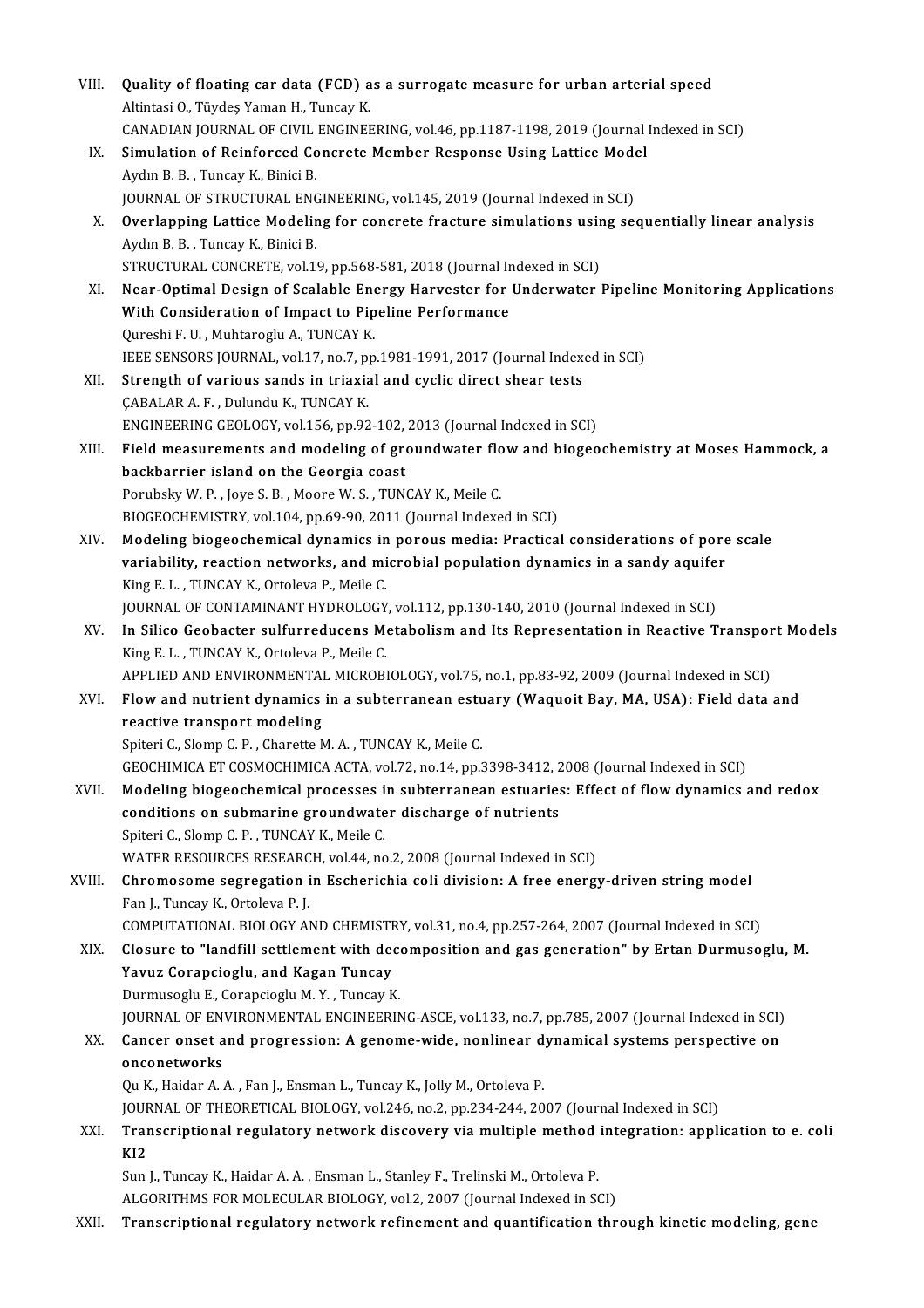|              | expression microarray data and information theory                                                                    |
|--------------|----------------------------------------------------------------------------------------------------------------------|
|              | Sayyed Ahmad A., Tuncay K., Ortoleva P.J.                                                                            |
|              | BMC BIOINFORMATICS, vol.8, 2007 (Journal Indexed in SCI)                                                             |
| XXIII.       | Time domain Gauss-Newton seismic waveform inversion in elastic media                                                 |
|              | Sheen D., Tuncay K., Baag C., Ortoleva P.J.                                                                          |
|              | GEOPHYSICAL JOURNAL INTERNATIONAL, vol.167, no.3, pp.1373-1384, 2006 (Journal Indexed in SCI)                        |
| XXIV.        | Parallel implementation of a velocity-stress staggered-grid finite-difference method for 2-D                         |
|              | poroelastic wave propagation                                                                                         |
|              | Sheen D., Tuncay K., Baag C., Ortoleva P.J.                                                                          |
|              | COMPUTERS & GEOSCIENCES, vol.32, no.8, pp.1182-1191, 2006 (Journal Indexed in SCI)                                   |
| XXV.         | Modeling of settlement in saturated and unsaturated municipal landfills                                              |
|              | Durmusoglu E., Corapcioglu M., Tuncay K.                                                                             |
|              | International Journal of Geomechanics, vol.6, no.4, pp.269-278, 2006 (Journal Indexed in SCI)                        |
| XXVI.        | GCLgrid: A three-dimensional geographical curvilinear grid library for computational seismology                      |
|              | Fan C., Pavlis G., Tuncay K.                                                                                         |
|              | COMPUTERS & GEOSCIENCES, vol.32, no.3, pp.371-381, 2006 (Journal Indexed in SCI)                                     |
| XXVII.       | Scale dependence of reaction rates in porous media                                                                   |
|              | Meile C., Tuncay K.                                                                                                  |
|              | ADVANCES IN WATER RESOURCES, vol.29, no.1, pp.62-71, 2006 (Journal Indexed in SCI)                                   |
| XXVIII.      | Landfill settlement with decomposition and gas generation                                                            |
|              | Durmusoglu E., Corapcioglu M., Tuncay K.                                                                             |
|              | JOURNAL OF ENVIRONMENTAL ENGINEERING, vol.131, no.9, pp.1311-1321, 2005 (Journal Indexed in SCI)                     |
| XXIX.        | Solute-specific pore water irrigation: Implications for chemical cycling in early diagenesis                         |
|              | Meile C., Berg P., Van Cappellen P., Tuncay K.                                                                       |
|              | JOURNAL OF MARINE RESEARCH, vol.63, no.3, pp.601-621, 2005 (Journal Indexed in SCI)                                  |
| XXX.         | Efficient solution technique for solving the Poisson-Boltzmann equation                                              |
|              | Sayyed-Ahmad A., Tuncay K., Ortoleva P.                                                                              |
|              | JOURNAL OF COMPUTATIONAL CHEMISTRY, vol.25, no.8, pp.1068-1074, 2004 (Journal Indexed in SCI)                        |
| XXXI         | Quantitative basin modeling: present state and future developments towards predictability                            |
|              | Tuncay K, Ortoleva P                                                                                                 |
|              | GEOFLUIDS, vol 4, no 1, pp 23-39, 2004 (Journal Indexed in SCI)                                                      |
| XXXII.       | Classical density functional theory of orientational order at interfaces: Application to water                       |
|              | Jaqaman K., Tuncay K., Ortoleva P.                                                                                   |
|              | JOURNAL OF CHEMICAL PHYSICS, vol.120, no.2, pp.926-938, 2004 (Journal Indexed in SCI)                                |
| XXXIII.      | Estimating tectonic history through basin simulation-enhanced seismic inversion: geoinfomatics for                   |
|              | sedimentary basins                                                                                                   |
|              | Tandon K., Tuncay K., Hubbard K., Comer J., Ortoleva P.                                                              |
|              | GEOPHYSICAL JOURNAL INTERNATIONAL, vol.156, no.1, pp.129-139, 2004 (Journal Indexed in SCI)                          |
| XXXIV.       | Toward automated cell model development through information theory                                                   |
|              | Sayyed-Ahmad A., Tuncay K., Ortoleva P.                                                                              |
|              | JOURNAL OF PHYSICAL CHEMISTRY A, vol.107, no.49, pp.10554-10565, 2003 (Journal Indexed in SCI)                       |
| XXXV         | Interplay of gouge, fluid pressure and porosity in fault zones                                                       |
|              | Tuncay K, Ozkan G, Ortoleva P.                                                                                       |
|              | JOURNAL OF GEOCHEMICAL EXPLORATION, pp.191-195, 2003 (Journal Indexed in SCI)                                        |
| <b>XXXVI</b> | Explicit representation of spatial heterogeneity in reactive transport models: application to                        |
|              | bioirrigated sediments                                                                                               |
|              | Meile C., Tuncay K., Van Cappellen P.                                                                                |
|              | JOURNAL OF GEOCHEMICAL EXPLORATION, pp.231-234, 2003 (Journal Indexed in SCI)                                        |
| XXXVII.      | The Karyote® Physico-Chemical Genomic, Proteomic, Metabolic Cell Modeling System                                     |
|              | Ortoleva P., Berry E., Brun Y., Fan J., Fontus M., Hubbard K., Jaqaman K., Jarymowycz L., Navid A., Sayyed-Ahmad A., |
|              | et al                                                                                                                |
|              |                                                                                                                      |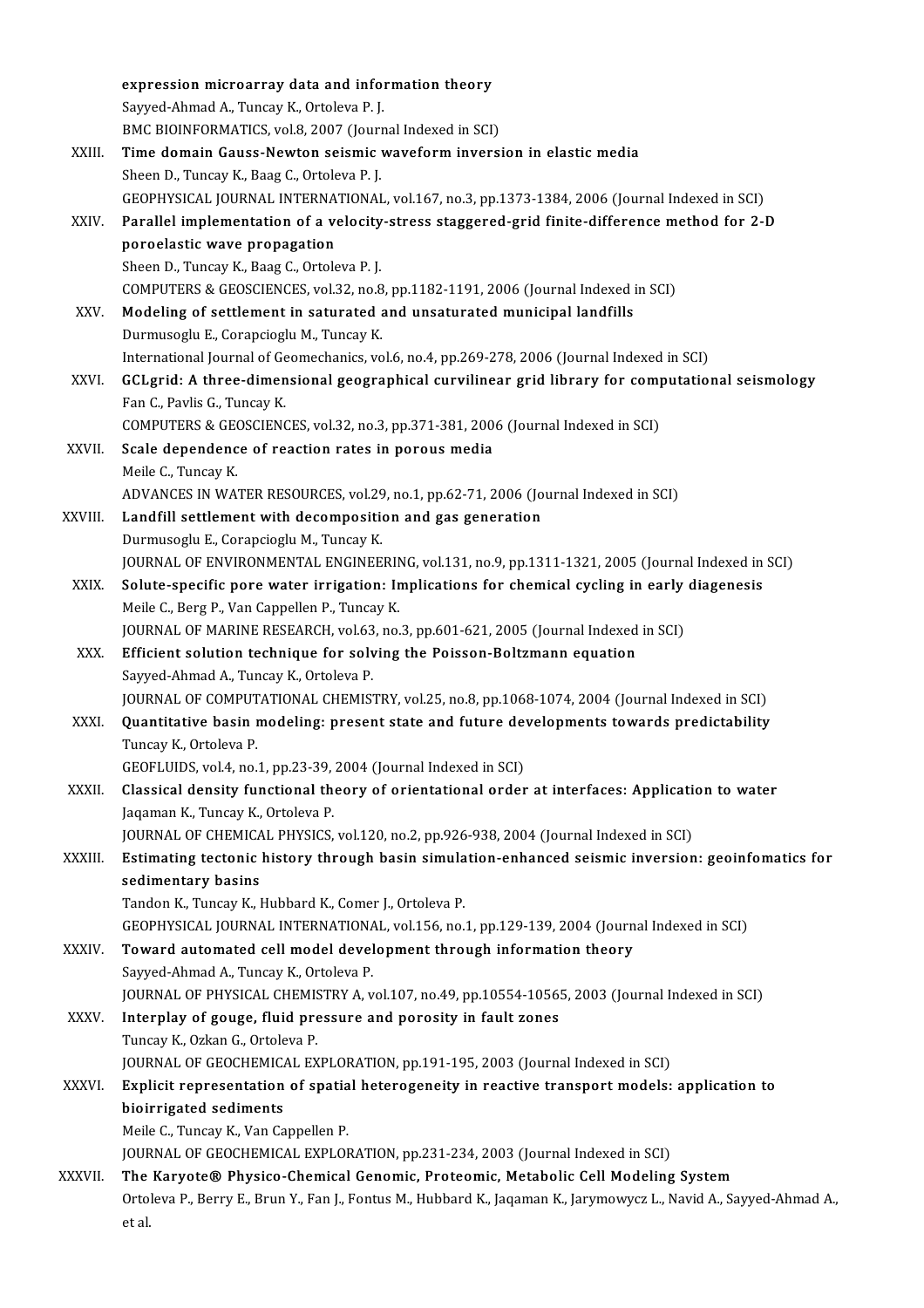OMICS A Journal of Integrative Biology, vol.7, no.3, pp.269-283, 2003 (Journal Indexed in SCI Expanded)<br>Pits, outgrouths, and inclusions as sooted grain kinetis instabilities.

OMICS A Journal of Integrative Biology, vol.7, no.3, pp.269-283, 2003 (Journa<br>XXXVIII. Pits, outgrowths, and inclusions as coated grain kinetic instabilities OMICS A Journal of Integrative Biology, vol.7,<br>**Pits, outgrowths, and inclusions as coat**<br>Tuncay K., Puckett J., Al-Shaeib Z., Ortoleva P.<br>CEOCUIMICA ET COSMOCUIMICA ACTA vol.6 Pits, outgrowths, and inclusions as coated grain kinetic instabilities<br>Tuncay K., Puckett J., Al-Shaeib Z., Ortoleva P.<br>GEOCHIMICA ET COSMOCHIMICA ACTA, vol.66, no.22, pp.3901-3912, 2002 (Journal Indexed in SCI) XXXIX. Failure, memory, and cyclic fault movement Tuncay K., Khalil A., Ortoleva P. Failure, memory, and cyclic fault movement<br>Tuncay K., Khalil A., Ortoleva P.<br>BULLETIN OF THE SEISMOLOGICAL SOCIETY OF AMERICA, vol.91, no.3, pp.538-552, 2001 (Journal Indexed in SCI)<br>Salt tectories as a self organizing pro XL. Salt tectonics as a self-organizing process: A reaction, transport, and mechanics model<br>Tuncay K., Ortoleva P. BULLETIN OF THE SE.<br>Salt tectonics as a s<br>Tuncay K., Ortoleva P.<br>JOUPNAL OF CEOPUV. Salt tectonics as a self-organizing process: A reaction, transport, and mechanics model<br>Tuncay K., Ortoleva P.<br>JOURNAL OF GEOPHYSICAL RESEARCH-SOLID EARTH, vol.106, pp.803-817, 2001 (Journal Indexed in SCI)<br>Sedimentary bas Tuncay K., Ortoleva P.<br>JOURNAL OF GEOPHYSICAL RESEARCH-SOLID EARTH, vol.106, pp.803-81<br>XLI. Sedimentary basin deformation: an incremental stress approach<br>Tungay K. Bark A. Ortolaya B. JOURNAL OF GEOPHYSICAL RI<br>Sedimentary basin deform<br>Tuncay K., Park A., Ortoleva P.<br>TECTONOBUYSICS .vol 322. nn Sedimentary basin deformation: an incremental stress approach<br>Tuncay K., Park A., Ortoleva P. XLII. A forward model of three-dimensional fracture orientation and characteristics<br>Tuncay K., Park A., Ortoleva P. TECTONOPHYSICS, vol.323, pp.77-104, 2000 (Journal Indexed in SCI) JOURNAL OF GEOPHYSICAL RESEARCH-SOLID EARTH, vol.105, pp.16719-16735, 2000 (Journal Indexed in SCI) Tuncay K., Park A., Ortoleva P.<br>JOURNAL OF GEOPHYSICAL RESEARCH-SOLID EARTH, vol.105, pp.16719-16735, 2000 (Journal Indexed in SCI)<br>XLIII. A reaction-transport-mechanical approach to modeling the interrelationships among g JOURNAL OF GEOPHYSICAL RESEARCH-SOLID EARTH, vol.105, pp.16719-16735, 2000 (Journal Indexed in SCI)<br>A reaction-transport-mechanical approach to modeling the interrelationships among gas generation,<br>overpressuring, and frac **A reaction-transport-mec**<br>overpressuring, and fract<br>Piceance basin, Colorado<br>Payne D. Tungay K. Park A. ( overpressuring, and fracturing: Implications for the Upper Cretaceous natural gas reservoirs of the<br>Piceance basin, Colorado AAPG BULLETIN-AMERICAN ASSOCIATION OF PETROLEUM GEOLOGISTS, vol.84, no.4, pp.545-565, 2000 (Journal Indexed in SCI) Payne D., Tuncay K., Park A., Comer J., Ortoleva P. AAPG BULLETIN-AMERICAN ASSOCIATION OF PETROLEUM GEOLOGISTS, vol.84, no.4, pp.545-565, 2000 (Journdexed in SCI)<br>XLIV. Electrophoretic repair of impoundment leaks: Analysis and verification with experimental data<br>Corangiogly Indexed in SCI)<br><mark>Electrophoretic repair of impound</mark><br>Corapcioglu M., Kambham K., Tuncay K.<br>ENWIRONMENTAL SCIENCE & TECHNOL Electrophoretic repair of impoundment leaks: Analysis and verification with experimental da<br>Corapcioglu M., Kambham K., Tuncay K.<br>ENVIRONMENTAL SCIENCE & TECHNOLOGY, vol.32, no.23, pp.3778-3784, 1998 (Journal Indexed in SC Corapcioglu M., Kambham K., Tuncay K.<br>ENVIRONMENTAL SCIENCE & TECHNOLOGY, vol.32, no.23, pp.<br>XLV. Self-weight subsidence of saturated soft porous media<br>Tuncay K. Kambbam K. Caranciacly M. ENVIRONMENTAL SCIENCE & TECHNOI<br>Self-weight subsidence of saturated<br>Tuncay K., Kambham K., Corapcioglu M.<br>JOUPNAL OF ENCINEEDING MECHANIC Self-weight subsidence of saturated soft porous media<br>Tuncay K., Kambham K., Corapcioglu M.<br>JOURNAL OF ENGINEERING MECHANICS-ASCE, vol.124, no.6, pp.630-638, 1998 (Journal Indexed in SCI) Tuncay K., Kambham K., Corapcioglu M.<br>JOURNAL OF ENGINEERING MECHANICS-ASCE, vol.124, no.6, pp.630-638<br>XLVI. Wave propagation in poroelastic media saturated by two fluids<br>Tuncay K. Corongioglu M JOURNAL OF ENGINEERIN<br>Wave propagation in p<br>Tuncay K., Corapcioglu M.<br>JOURNAL OF APPLIED ME JOURNAL OF APPLIED MECHANICS-TRANSACTIONS OF THE ASME, vol.64, no.2, pp.313-320, 1997 (Journal Indexed in SCI) Tuncay K., Corapcioglu M. JOURNAL OF APPLIED MECHANICS-TRANSACTIONS OF THE ASME, vol.64, no.2, pp.313-320, 1997 (Journal Indexed in SCI)<br>XLVII. Dynamics of submerged shells of arbitrary geometry using improved transmitting boundaries<br>Althas N. Tung Indexed in SCI)<br>**Dynamics of subn**<br>Akkas N., Tuncay K.<br>COMBUTERS & STRI Dynamics of submerged shells of arbitrary geometry using improved transi<br>Akkas N., Tuncay K.<br>COMPUTERS & STRUCTURES, vol.63, no.4, pp.827-835, 1997 (Journal Indexed in SCI)<br>Body wayse in papealatia modia seturated by two i Akkas N., Tuncay K.<br>COMPUTERS & STRUCTURES, vol.63, no.4, pp.827-835, 1997 (Journal Indexed<br>XLVIII. Body waves in poroelastic media saturated by two immiscible fluids<br>Tungey K. Conneiggly M. COMPUTERS & STRUCTUR<br>Body waves in poroela<br>Tuncay K., Corapcioglu M.<br>JOUPNAL OF CEOPHYSICA Body waves in poroelastic media saturated by two immiscible fluids<br>Tuncay K., Corapcioglu M.<br>JOURNAL OF GEOPHYSICAL RESEARCH-SOLID EARTH, vol.101, pp.25149-25159, 1996 (Journal Indexed in SCI)<br>Conselidation of electic noro Tuncay K., Corapcioglu M.<br>JOURNAL OF GEOPHYSICAL RESEARCH-SOLID EARTH, vol.101, pp.25149-25159, 19<br>XLIX. Consolidation of elastic porous media saturated by two immiscible fluids<br>Tuncay K., Corapcioglu M. **JOURNAL OF GEOPHYSICA<br>Consolidation of elastic<br>Tuncay K., Corapcioglu M.<br>JOURNAL OF ENCINEEPIN** Consolidation of elastic porous media saturated by two immiscible fluids<br>Tuncay K., Corapcioglu M.<br>JOURNAL OF ENGINEERING MECHANICS, vol.122, no.11, pp.1077-1085, 1996 (Journal Indexed in SCI)<br>Body wayss in frastured porou Tuncay K., Corapcioglu M.<br>JOURNAL OF ENGINEERING MECHANICS, vol.122, no.11, pp.1077-1085, 1996 (Journal Indexed in<br>L. Body waves in fractured porous media saturated by two immiscible Newtonian fluids<br>Tuncay K. Corongiogly **JOURNAL OF ENGINEERIN<br>Body waves in fracture<br>Tuncay K., Corapcioglu M.<br>TRANSPORT IN POROUS M** Body waves in fractured porous media saturated by two immiscible Newtonia<br>Tuncay K., Corapcioglu M.<br>TRANSPORT IN POROUS MEDIA, vol.23, no.3, pp.259-273, 1996 (Journal Indexed in SCI)<br>Waye proposation in fractured porous me Tuncay K., Corapcioglu M.<br>TRANSPORT IN POROUS MEDIA, vol.23, no.3, pp.259<br>LI. Wave propagation in fractured porous media<br>Tuncay K., Corapcioglu M. TRANSPORT IN POROUS MEDIA, vol.23, no.3, pp.259-273, 1996 (Journal Indexed in SCI) TRANSPORT IN POROUS MEDIA, vol.23, no.3, pp.237-258, 1996 (Journal Indexed in SCI) Tuncay K., Corapcioglu M.<br>TRANSPORT IN POROUS MEDIA, vol.23, no.3, pp.237-258, 1996 (Journal Indexed in SCI)<br>LII. Oil mound spreading and migration with ambient groundwater flow in coarse porous media TRANSPORT IN POROUS MEDIA, vol.<br>Oil mound spreading and migrat<br>Corapcioglu M., Tuncay K., Ceylan B.<br>WATER RESOURCES RESEARCH vol. Oil mound spreading and migration with ambient groundwater flow in coarse po<br>Corapcioglu M., Tuncay K., Ceylan B.<br>WATER RESOURCES RESEARCH, vol.32, no.5, pp.1299-1308, 1996 (Journal Indexed in SCI)<br>Effective strees princip Corapcioglu M., Tuncay K., Ceylan B.<br>WATER RESOURCES RESEARCH, vol.32, no.5, pp.1299-1308, 1996 (Journal Indexed in SCI)<br>LIII. Effective stress principle for saturated fractured porous media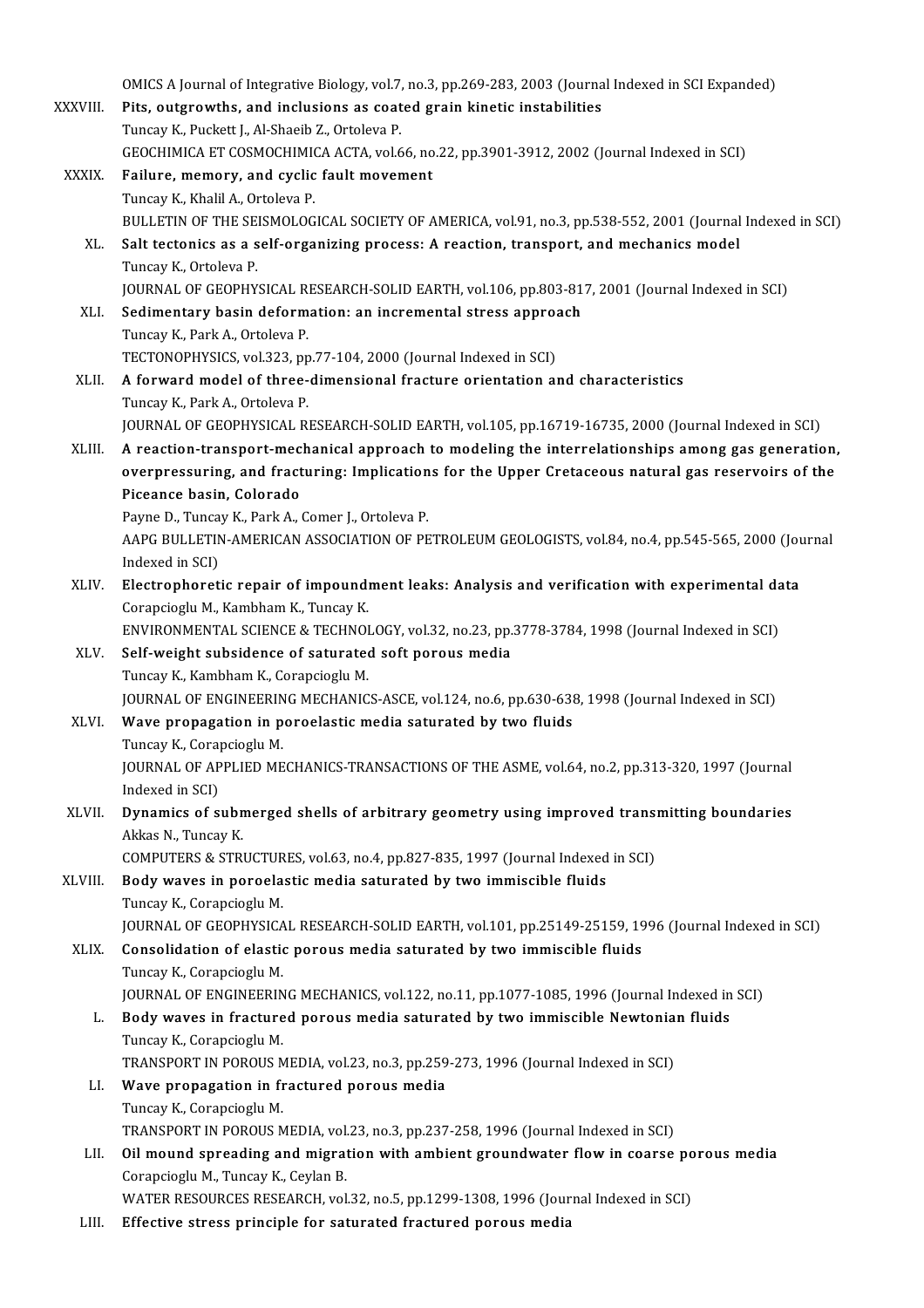Tuncay K., Corapcioglu M. Tuncay K., Corapcioglu M.<br>WATER RESOURCES RESEARCH, vol.31, no.12, pp.3103-3106, 1995 (Journal Indexed in SCI)<br>A SEMIANAL YTICAL ANALYSIS OF COMPRESSIBLE ELECTROPHOPETIC CA*V*E FORN

- Tuncay K., Corapcioglu M.<br>WATER RESOURCES RESEARCH, vol.31, no.12, pp.3103-3106, 1995 (Journal Indexed in SCI)<br>LIV. A SEMIANALYTICAL ANALYSIS OF COMPRESSIBLE ELECTROPHORETIC CAKE FORMATION WATER RESOURCES RESEARCH, vol.31, no.1<br>A SEMIANALYTICAL ANALYSIS OF COM<br>KAMBHAM K., TUNCAY K., CORAPCIOGLU M.<br>WATER RESOURCES RESEARCH vol.31, no.5 A SEMIANALYTICAL ANALYSIS OF COMPRESSIBLE ELECTROPHORETIC CAKE FOR<br>KAMBHAM K., TUNCAY K., CORAPCIOGLU M.<br>WATER RESOURCES RESEARCH, vol.31, no.5, pp.1421-1428, 1995 (Journal Indexed in SCI)<br>ANALYTICAL EXPRESSIONS TO ESTIMAT
- KAMBHAM K., TUNCAY K., CORAPCIOGLU M.<br>WATER RESOURCES RESEARCH, vol.31, no.5, pp.1421-1428, 1995 (Journal Indexed in SCI)<br>LV. ANALYTICAL EXPRESSIONS TO ESTIMATE THE FREE PRODUCT RECOVERY IN OIL-CONTAMINATED WATER RESOURCES RESEARCH, vol.31, no.5, pp.1421-1428, 1995 (Journal Indexed in SCI)<br>ANALYTICAL EXPRESSIONS TO ESTIMATE THE FREE PRODUCT RECOVERY IN OIL<br>AQUIFERS<br>CORAPCIOGLU M., TUNCAY K., LINGAM R., KAMBHAM K. ANALYTICAL EXPRESSIONS TO ESTIMATE THE FR<br>AQUIFERS<br>CORAPCIOGLU M., TUNCAY K., LINGAM R., KAMBHAM K.<br>WATER RESOURCES RESEARCH vol 20, no 12, nn 2201.1

WATER RESOURCES RESEARCH, vol.30, no.12, pp.3301-3311, 1994 (Journal Indexed in SCI)

## Articles Published in Other Journals

rticles Published in Other Journals<br>I. Sensitivity analysis for piezoelectric energy harvester and bluff body design toward underwater<br>Rineline menitoring **Sensitivity analysis f**<br>pipeline monitoring<br><sup>Qurochi E II Q. Muhta</sup> pipeline monitoring<br>Qureshi F. U. Q. , Muhtaroglu A., Tuncay K.

pipeline monitoring<br>Qureshi F. U. Q. , Muhtaroglu A., Tuncay K.<br>Journal of Energy Systems, vol.1, no.1, pp.10-20, 2017 (International Refereed University Journal)<br>Transcriptional regulatery natworks via gano ontology and e Qureshi F. U. Q. , Muhtaroglu A., Tuncay K.<br>Journal of Energy Systems, vol.1, no.1, pp.10-20, 2017 (International Refereed Universi<br>II. Transcriptional regulatory networks via gene ontology and expression data<br>Tuncay K. En

- Journal of Energy Systems, vol.1, no.1, pp.10-20, 2017 (International Refered<br>Transcriptional regulatory networks via gene ontology and express<br>Tuncay K., Ensman L., Sun J., Haidar A. A. , Stanley F., Trelinski M., Ortolev Transcriptional regulatory networks via gene ontology and expression data<br>Tuncay K., Ensman L., Sun J., Haidar A. A. , Stanley F., Trelinski M., Ortoleva P.<br>In Silico Biology, vol.7, no.1, pp.21-34, 2007 (Refereed Journals I'll Incay K., Ensman L., Sun J., Haidar A. A. , Stanley F., Trelinski M., Ortoleva P.<br>In Silico Biology, vol.7, no.1, pp.21-34, 2007 (Refereed Journals of Other Institutions)<br>III. Efficient finite difference calculation o
- In Silico Biology, vol.7, no.1, pp.21-34, 2007 (Refereed Journals of Other Institutions)<br>Efficient finite difference calculation of partial derivative seismic wavefield<br>convolution Efficient finite difference calculation<br>convolution<br>Sheen D., Tuncay K., Baag C., Ortoleva P. J.<br>SEC Technisel Brogram Eunanded Abstrac

Sheen D., Tuncay K., Baag C., Ortoleva P.J.

SEG Technical Program Expanded Abstracts, vol.23, no.1, pp.1850-1853, 2004 (Refereed Journals of Other Institutions) SEG Technical Program Expanded Abstracts, vol.23, no.1, pp.1850-1853, 2004 (Refereed Journals of Other<br>Institutions)<br>IV. Wave propagation in poroelastic media: A velocity-stress staggered-grid finite-difference method<br>with

Institutions)<br>Wave propagation in poroelas<br>with perfectly matched layers<br>Sheen D. Tungey K. Beeg C. Ortok Wave propagation in poroelastic med<br>with perfectly matched layers<br>Sheen D., Tuncay K., Baag C., Ortoleva P. J.<br>SEC Technisel Brogram Eunopded Abstrac

with perfectly matched layers<br>Sheen D., Tuncay K., Baag C., Ortoleva P. J.<br>SEG Technical Program Expanded Abstracts, vol.22, no.1, pp.2295-2298, 2003 (Refereed Journals of Other<br>Institutions) Sheen D., Tuncay K., Baag C., Ortoleva P.J. SEG Technical Program Expanded Abstracts, vol.22, no.1<br>Institutions)<br>V. Chapter 5 Propagation of waves in porous media<br>Corangiogly M. Y. Tungay K.

Institutions)<br>**Chapter 5 Propagation of**<br>Corapcioglu M.Y. , Tuncay K.<br>Advances in Pereus Media *v* Corapcioglu M. Y. , Tuncay K.<br>Advances in Porous Media, vol.3, pp.361-440, 1996 (Refereed Journals of Other Institutions)

## Books&BookChapters

I. Monitoring Urban Traffic from Floating Car Data (FCD): Using Speed or a Los-Based State Measure **Monitoring Urban Traffic from Floating<br>ALTINTAŞI O., TÜYDEŞ YAMAN H., TUNCAY K.<br>in: Directions of Development of Transport N.** 

in: Directions of Development of Transport Networks and Traffic Engineering, Macioszek E., Sierpiński G., Editor,<br>Springer, Cham, pp.163-173, 2019 ALTINTAȘI O., TÜYDEȘ YAMAN H., .<br>in: Directions of Development of Tr<br>Springer, Cham, pp.163-173, 2019

## Refereed Congress / Symposium Publications in Proceedings

- efereed Congress / Symposium Publications in Proceedings<br>I. Strut and Tie Topology for Reinforced Concrete Elements<br>Iold Y. Binisi B. Tungay K. **Strut and Tie Topology**<br>Işıklı Y., Binici B., Tuncay K.<br>14th INTERNATIONAL CON Strut and Tie Topology for Reinforced Concrete Elements<br>Işıklı Y., Binici B., Tuncay K.<br>14th INTERNATIONAL CONGRESS ON ADVANCES IN CIVIL ENGINEERING, İstanbul, Turkey, 6 - 08 September<br>2021. vel 1. pp.1111.1116 Işıklı Y., Binici B., Tuncay K.<br>14th INTERNATIONAL CON<br>2021, vol.1, pp.1111-1116 14th INTERNATIONAL CONGRESS ON ADVANCES IN CIVIL ENGINEERING, İstanbul, Turkey, 6 - C<br>2021, vol.1, pp.1111-1116<br>II. On Strategies Improving Accuracy of Speed Prediction from Floating Car Data (FCD)
-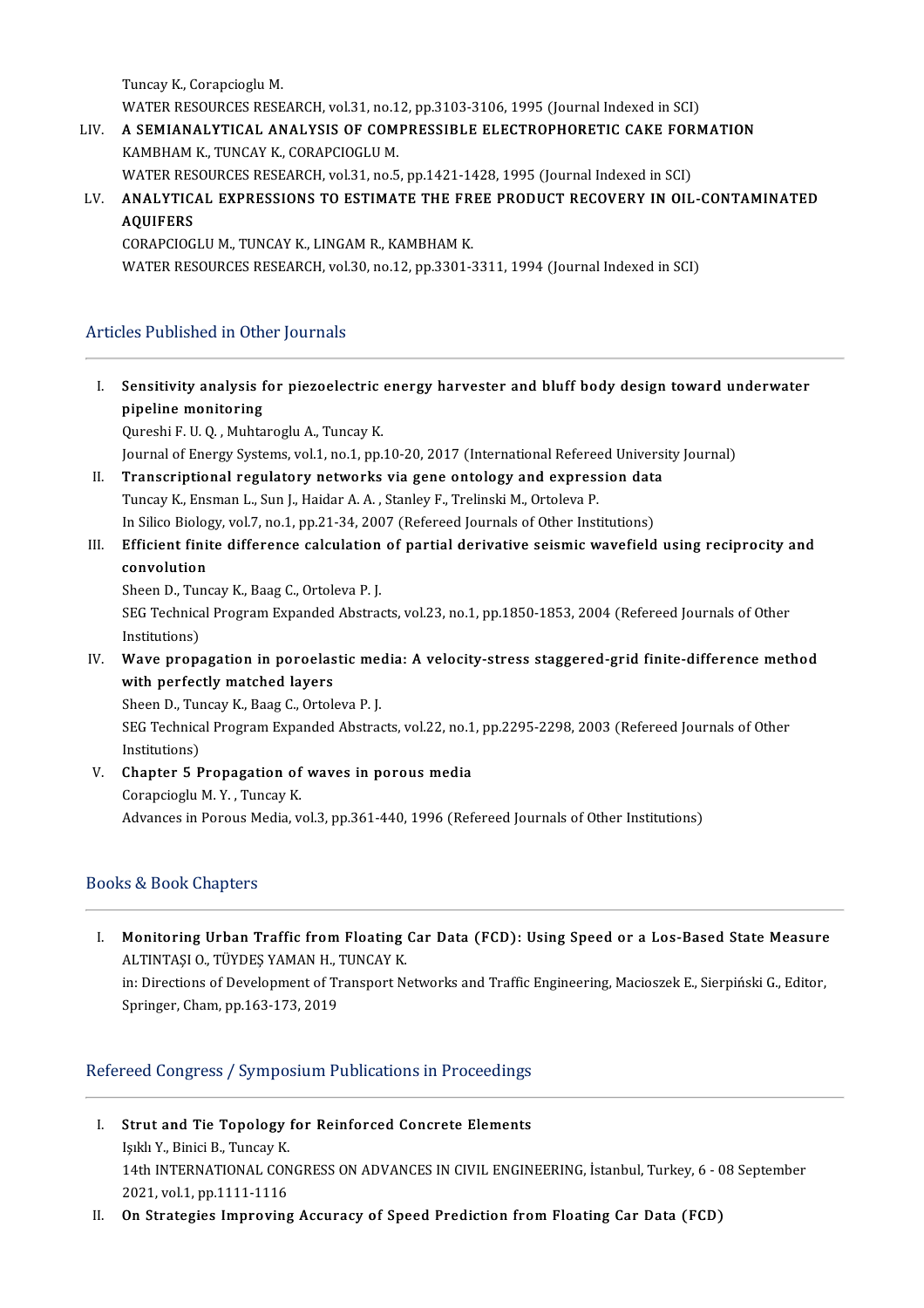Tüydeş Yaman H., Kocamaz K., Tuncay K., Çınar B.

Tüydeş Yaman H., Kocamaz K., Tuncay K., Çınar B.<br>https://ace2020.org/en/, İstanbul, Turkey, 6 - 08 September 2021, vol.1, pp.1425-1432<br>Predistion of Nonlineen Drift Demande fan Buildings with Besurrent Noural N

III. Prediction of Nonlinear Drift Demands for Buildings with Recurrent Neural Networks<br>Kocamaz K., Binici B., Tuncav K. https://ace2020.org/en/, İstanl<br><mark>Prediction of Nonlinear Dri</mark>i<br>Kocamaz K., Binici B., Tuncay K.<br>14th INTERNATIONAL *CONCRE* Prediction of Nonlinear Drift Demands for Buildings with Recurrent Neural Networks<br>Kocamaz K., Binici B., Tuncay K.<br>14th INTERNATIONAL CONGRESS ON ADVANCES IN CIVIL ENGINEERING, 6 - 08 September 2021, vol.1, pp.1287-<br>1294

Kocan<br>14th I<br>1294<br>suat 14th INTERNATIONAL CONGRESS ON ADVANCES IN CIVIL ENGINEERING, 6 - 08 September 2021, vol<br>1294<br>IV. SHALLOW FOUNDATION ANALYSIS BY SMOOTHED PARTICLE HYDRODYNAMICS METHOD

1294<br>IV. SHALLOW FOUNDATION ANALYSIS BY SMOOTHED PARTICLE HYDRODYNAMICS METHOD<br>Emren V., Tuncay K.

14th INTERNATIONAL CONGRESS ON ADVANCES IN CIVIL ENGINEERING, İstanbul, Turkey, 6 September - 08 Emren V., Tuncay K.<br>14th INTERNATIONAL CONGRES.<br>October 2021, vol.1, pp.471-478 14th INTERNATIONAL CONGRESS ON ADVANCES IN CIVIL ENGINEERING, İstanbul, Turkey, 6 September October 2021, vol.1, pp.471-478<br>V. Seismic Assessment of Mid-Rise Reinforced Concrete Buildings by Using a Modified Stiffness<br>Annr

October 20<mark>2</mark><br>Seismic As<br>Approach<br>Pinici P<sub>A</sub> Seismic Assessment of Mid-Rise Reinfor<br>Approach<br>BİNİCİ B., AKPINAR U., YAKUT A., TUNCAY K.<br>Australian Farthouske Engineering Society C

Approach<br>BiNiCi B., AKPINAR U., YAKUT A., TUNCAY K.<br>Australian Earthquake Engineering Society Conference 2019, 29 November - 01 December 2019<br>LATTICE APPROACH FOR NONLINEAR ANALYSIS FOR REINEORCED CONCRETE FRAME BİNİCİ B., AKPINAR U., YAKUT A., TUNCAY K.<br>Australian Earthquake Engineering Society Conference 2019, 29 November - 01 December 2019<br>VI. LATTICE APPROACH FOR NONLINEAR ANALYSIS FOR REINFORCED CONCRETE FRAMES

- Australian Earthquake Engineering<br>LATTICE APPROACH FOR NON<br>AYDIN B. B. , TUNCAY K., BİNİCİ B.<br>Eth INTERNATIONAL CONEERENC LATTICE APPROACH FOR NONLINEAR ANALYSIS FOR REINFORCED CONCRETE FRAMES<br>AYDIN B. B. , TUNCAY K., BINICI B.<br>5th INTERNATIONAL CONFERENCE ON EARTHQUAKE ENGINEERING AND SEISMOLOGY, 8 - 11 November 2019<br>A two stap prosedure for
- AYDIN B. B. , TUNCAY K., BINICI B.<br>5th INTERNATIONAL CONFERENCE ON EARTHQUAKE ENGINEERING AND SEISMOLOGY, 8 11 Nov<br>VII. **A two-step procedure for seismic assessment of mid-rise reinforced cocnrete buildings**<br>Uğur A., BIN 5th INTERNATIONAL CONFERENCE ON EARTHQU<br>A two-step procedure for seismic assessmer<br>Uğur A., BİNİCİ B., YAKUT A., TUNCAY K., Cenikli S.<br>Eth International Conference on Farthquelis Engir A two-step procedure for seismic assessment of mid-rise reinforced cocnrete buildi<br>Uğur A., BİNİCİ B., YAKUT A., TUNCAY K., Cenikli S.<br>5th International Conference on Earthquake Engineering and Seismology, 8 - 11 October 2 Uğur A., BİNİCİ B., YAKUT A., TUNCAY K., Cenikli S.<br>5th International Conference on Earthquake Engineering and Seismology, 8 - 11 October 2019<br>7 VIII. ANALYSES OF DAM – RESERVOIR SYSTEMS USING THE COUPLED MODIFIED APPL

# 5th International Confer<br> **ANALYSES OF DAM –<br>
ELEMENT METHODS**<br>
Soverl B. E. Tungay V. ANALYSES OF DAM – RESEI<br>ELEMENT METHODS<br>Soysal B. F. , Tuncay K., Arıcı Y.<br>E. International Conference on ELEMENT METHODS<br>Soysal B. F. , Tuncay K., Arici Y.<br>5. International Conference on Earthquake Engineering and Seismology, Ankara, Turkey, 8 - 11 October 2019<br>EVALUATING QUALUTY AND RENETRATION RATE RELATION FOR COMMERCIALLY

## Soysal B. F. , Tuncay K., Arici Y.<br>5. International Conference on Earthquake Engineering and Seismology, Ankara, Turkey, 8 - 11 October 20<br>18. EVALUATING QUALITY AND PENETRATION RATE RELATION FOR COMMERCIALLY AVAILABLE 5. International Conference on E<br>EVALUATING QUALITY AND<br>FLOATING CAR DATA (FCD)<br>ALTINTASLO TÜVDES VAMAN L EVALUATING QUALITY AND PENETRATI<br>FLOATING CAR DATA (FCD)<br>ALTINTAŞI O., TÜYDEŞ YAMAN H., TUNCAY K.<br>TPP 2010 Annual Mesting Weshington Kiriba FLOATING CAR DATA (FCD)<br>ALTINTAŞI O., TÜYDEŞ YAMAN H., TUNCAY K.<br>TRB 2019 Annual Meeting, Washington, Kiribati, 13 - 17 January 2019

ALTINTAȘI O., TÜYDEȘ YAMAN H., TUNCAY K.<br>TRB 2019 Annual Meeting, Washington, Kiribati, 13 - 17 January 2019<br>X. Overlapping Lattice Approach for Nonlinear Analysis of Reinforced Concrete Columns<br>AYDIN B. B. TUNCAY K. Pinic TRB 2019 Annual Meeting, Washir<br><mark>Overlapping Lattice Approach</mark><br>AYDIN B. B. , TUNCAY K., BİNİCİ B.<br>12th International Congrees on Ad Overlapping Lattice Approach for Nonlinear Analysis of Reinforced Concrete Columns<br>AYDIN B. B. , TUNCAY K., BINICI B.<br>13th International Congress on Advances in Civil Engineering, İzmir, Turkey, 12 - 14 September 2018<br>Nume

AYDIN B. B., TUNCAY K., BINICI B.<br>13th International Congress on Advances in Civil Engineering, İzmir, Turkey, 12 - 14 September 2018<br>XI. Numerical Modeling of Reinforced Concrete Pressure Tunnels Using the Overlapping Lat 13th International Congress on Advances in Civil Engineering, İzmir, Turkey,<br>Numerical Modeling of Reinforced Concrete Pressure Tunnels Using<br>Işık G., Kalaycıoğlu M., Albostan U., CANBAY E., ARICI Y., BİNİCİ B., TUNCAY K.<br> Numerical Modeling of Reinforced Concrete Pressure Tunnels Using the Overlapping Latti<br>Işık G., Kalaycıoğlu M., Albostan U., CANBAY E., ARICI Y., BİNİCİ B., TUNCAY K.<br>13th International Congress on Advances in Civil Engine Işık G., Kalaycıoğlu M., Albostan U., CANBAY E., ARICI Y., BİNİCİ B., TUNCA<br>13th International Congress on Advances in Civil Engineering, İzmir, Turk<br>XII. Experimental Studies on Reinforced Concrete Pressure Tunnels<br>Kelayg

- 13th International Congress on Advances in Civil Engineering, İzmir, Turkey,<br>**Experimental Studies on Reinforced Concrete Pressure Tunnels**<br>Kalaycıoğlu M., Albostan U., Işık G., CANBAY E., ARICI Y., BİNİCİ B., TUNCAY K.<br>12 Kalaycıoğlu M., Albostan U., Işık G., CANBAY E., ARICI Y., BİNİCİ B., TUNCAY K.<br>13th International Congress on Advances in Civil Engineering, İzmir, Turkey, 12 - 14 September 2018 Kalaycıoğlu M., Albostan U., Işık G., CANBAY E., ARICI Y., BİNİCİ B., TUNCAY K.<br>13th International Congress on Advances in Civil Engineering, İzmir, Turkey, 12 - 14 September 2018<br>XIII. Traffic Flow Characteristics of
- 13th International Congress on Advances in C<br>Traffic Flow Characteristics of an Urban<br>ALTINTAȘI O., TÜYDEŞ YAMAN H., TUNCAY K. Traffic Flow Characteristics of an Urban Arterial Based on Different Traffic Flow Models<br>ALTINTAȘI O., TÜYDEȘ YAMAN H., TUNCAY K.<br>13th International Congress on Advances in Civil Engineering, İzmir, Turkey, 12 - 14 Septemb

ALTINTAȘI O., TÜYDEȘ YAMAN H., TUNCAY K.<br>13th International Congress on Advances in Civil Engineering, İzmir, Turkey, 12 - 14 September 2018<br>XIV. Comparison of the Overlapping Lattice and the Finite Element Approaches for 13th International Congress on Advances in Ci<br>Comparison of the Overlapping Lattice an<br>Collapse State of Concrete Gravity Dams Comparison of the Overlapping Lattice and<br>Collapse State of Concrete Gravity Dams<br>Soysal Albostan B. F. , Arıcı Y., Binici B., Tuncay K.<br>4th International Conference on Farthauelys Engi

Soysal Albostan B. F., Arıcı Y., Binici B., Tuncay K.

6 Collapse State of Concrete Gravity Dams<br>Soysal Albostan B. F. , Arıcı Y., Binici B., Tuncay K.<br>4th International Conference on Earthquake Engineering and Seismology, Eskişehir, Turkey, 11 - 13 October 2017,<br>pp.1-8

XV. MASIF BETON YAPILARDA HASAR ILERLEMESI SIMULASYONU, ÖRTÜŞMELI KAFES MODELI VE SONLU pp.1-8<br>MASIF BETON YAPILARDA HASAR ILERLEMESI S<br>ELEMANLAR YAKLAŞIMLARI KARŞILAŞTIRMASI<br>SOYSAL B.E., ARIÇI V. BİNİÇİ B. TUNÇAY K MASIF BETON YAPILARDA HASAR ILER<br>ELEMANLAR YAKLAŞIMLARI KARŞILAŞ<br>SOYSAL B. F. , ARICI Y., BİNİCİ B., TUNCAY K.<br>4. Hivelararay Danram Mühandialiği ve Siam

4.UluslararasıDepremMühendisliğive SismolojiKonferansı,11-13October 2017

SOYSAL B. F. , ARICI Y., BİNİCİ B., TUNCAY K.<br>4. Uluslararası Deprem Mühendisliği ve Sismoloji Konferansı, 11 - 13 October 2017<br>XVI. SIMULATION OF DAMAGE PROPAGATION ON MASSIVECONCRETE STRUCTURES, THE OVERLAPPING 4. Uluslararası Deprem Mühendisliği ve Sismoloji Konferansı,<br>SIMULATION OF DAMAGE PROPAGATION ON MASSIVE<br>LATTICE MODEL VS. THE FINITE ELEMENT APPROACH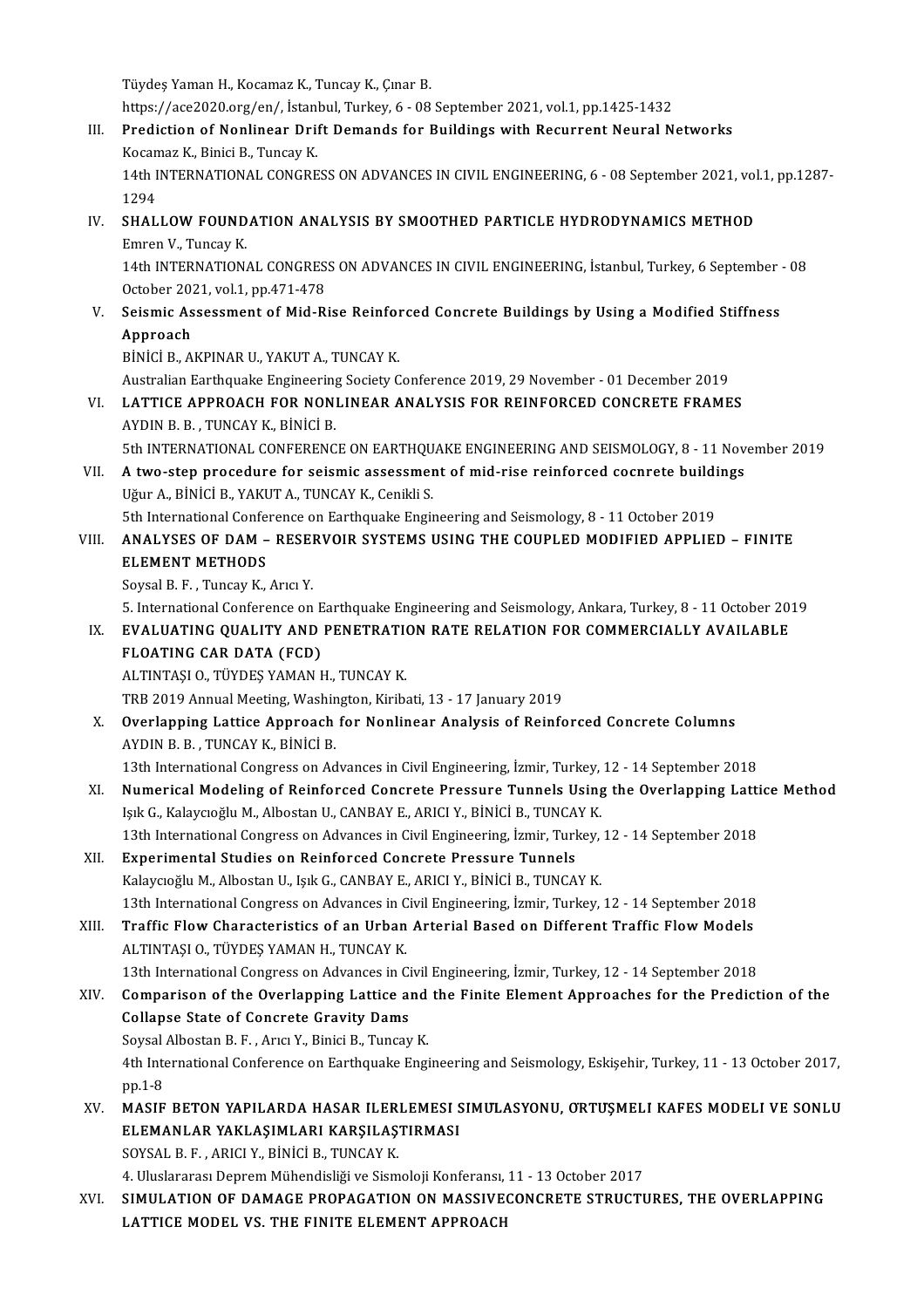SOYSALB.F. ,ARICIY.,BİNİCİB.,TUNCAYK.

4th International Conference on Earthquake Engineering and Seismology, Eskişehir, Turkey, 11 - 13 October 2017 SOYSAL B. F. , ARICI Y., BINICI B., TUNCAY K.<br>4th International Conference on Earthquake Engineering and Seismology, Eskişehir, Turkey, 11 - 13 October 2<br>XVII. COMPARISON OF THE OVERLAPPING LATTICE AND THEFINITE ELEMENT AP 4th International Conference on Earthquake Engineering and Seismology, Eskiş<br>COMPARISON OF THE OVERLAPPING LATTICE AND THEFINITE ELEME<br>PREDICTION OF THE COLLAPSE STATE OF CONCRETE GRAVITY DAMS COMPARISON OF THE OVERLAPPING LA<br>PREDICTION OF THE COLLAPSE STATE<br>SOYSAL B. F. , ARICI Y., BINICI B., TUNCAY K. PREDICTION OF THE COLLAPSE STATE OF CONCRETE GRAVITY DAMS<br>SOYSAL B. F., ARICI Y., BINICI B., TUNCAY K.<br>4th International Conference on Earthquake Engineering and Seismology, Eskişehir, Turkey, 11 - 13 October 2017 SOYSAL B. F., ARICI Y., BINICI B., TUNCAY K.<br>4th International Conference on Earthquake Engineering and Seismology, Eskişehir, Turkey, 11 - 1<br>XVIII. EXPLICIT DYNAMIC ANALYSIS OF A REINFORCED CONCRETE FRAME UP TO COLLAPSE<br>K 4th International Conference on Ea<br>EXPLICIT DYNAMIC ANALYSIS<br>KOCAMAZ K., TUNCAY K., BİNİCİ B.<br>4. Hluslararası Donram Mühandisli EXPLICIT DYNAMIC ANALYSIS OF A REINFORCED CONCRETE FRAME UP TH<br>KOCAMAZ K., TUNCAY K., BİNİCİ B.<br>4. Uluslararası Deprem Mühendisliği ve Sismoloji Konferansı, 11 - 13 October 2017<br>Evnlisit Dunamis Analysis of a Beinforsed Co KOCAMAZ K., TUNCAY K., BİNİCİ B.<br>4. Uluslararası Deprem Mühendisliği ve Sismoloji Konferansı, 11 - 13 October 2017<br>XIX. Explicit Dynamic Analysis of a Reinforced Concrete Frame up to Collapse<br>KOCAMAZ K. TUNCAY K. PİNİCİ P 4. Uluslararası Deprem Mühendisli<br>Explicit Dynamic Analysis of a<br>KOCAMAZ K., TUNCAY K., BİNİCİ B.<br>4th International Conference on Ea 4th International Conference on Earthquake Engineering and Seismology, Eskişehir, Turkey, 11 October - 13<br>November 2017 KOCAMAZ K, TUNCAY K, BİNİCİ B 4th International Conference on Earthquake Engineering and Seismology, Eskişehir, Turkey, 11 October - 13<br>November 2017<br>XX. BETON AĞIRLIK BARAJLARININ GOÇME DURUMLARININ BELIRLENMESINDE ORTUŞMELI KAFES VE<br>SONU U ELEMAN YAK November 2017<br>BETON AĞIRLIK BARAJLARININ GOÇME DURUMLARININ<br>SONLU ELEMAN YAKLAŞIMLARININ KARŞILAŞTIRILMASI<br>SOVSAL B.E., ARICI V. BİNİCİ B. TUNÇAY K BETON AĞIRLIK BARAJLARININ GOÇME<br>SONLU ELEMAN YAKLAŞIMLARININ KA<br>SOYSAL B. F. , ARICI Y., BİNİCİ B., TUNCAY K.<br>4. Hivelares Denrem Mühandieliği ve Sismal SONLU ELEMAN YAKLAŞIMLARININ KARŞILAŞTIRILMASI<br>SOYSAL B. F. , ARICI Y., BİNİCİ B., TUNCAY K.<br>4. Uluslarası Deprem Mühendisliği ve Sismoloji Konferansı, 11 - 13 October 2017<br>Querlanning Lattice Simulation of Congrete Crewit SOYSAL B. F. , ARICI Y., BINICI B., TUNCAY K.<br>4. Uluslarası Deprem Mühendisliği ve Sismoloji Konferansı, 11 - 13 October 2017<br>XXI. Overlapping Lattice Simulation of Concrete Gravity Dam Collapse Simulations<br>SOYSAL B. F. , 4. Uluslarası Deprem Mühendisliği ve Sismoloji Konferans<br>**Overlapping Lattice Simulation of Concrete Gravity**<br>SOYSAL B. F. , AYDIN B. B. , TUNCAY K., ARICI Y., BİNİCİ B.<br>COMPDYN Eth International Conference en Computationa Overlapping Lattice Simulation of Concrete Gravity Dam Collapse Simulations<br>SOYSAL B. F. , AYDIN B. B. , TUNCAY K., ARICI Y., BINICI B.<br>COMPDYN 6th International Conference on Computational Methods in Structural Dynamics a SOYSAL B. F. , AYDIN B. B. , TUN<br>COMPDYN 6th International Cor<br>Engineering, 15 - 17 June 2017<br>Three Dimensional Einite El COMPDYN 6th International Conference on Computational Methods in Structural Dynamics and Earthquent Engineering, 15 - 17 June 2017<br>XXII. Three-Dimensional Finite Element Modeling for Spudcan Penetration into a Clayey Seabe Engineering, 15 - 17 June 2017<br>Three-Dimensional Finite Element Modeling for Spudcan Penetration into a Clayey Seabed<br>Emren V., Huvaj Sarıhan N., Tuncay K. Three-Dimensional Finite Element Modeling for Spudcan Penetration into a Clayey Seabed<br>Emren V., Huvaj Sarıhan N., Tuncay K.<br>3rd Conference on Geotechnical Frontiers, Florida, United States Of America, 12 - 15 March 2017, Emren V., Huvaj Sarıhan N., Tuncay K.<br>3rd Conference on Geotechnical Frontiers, Florida, United States Of America, 12 - 15 March 2017, pp.122-131<br>XXIII. Üç Boyutlu Sonlu Elemanlar Yöntemi ile Açık Deniz Platform Temell 3rd Conference on Geotechnical Fron<br>Üç Boyutlu Sonlu Elemanlar Yönte<br>Emren V., Huvaj Sarıhan N., Tuncay K.<br>Zamin Mekaniği ve Ceoteknik Mühand Üç Boyutlu Sonlu Elemanlar Yöntemi ile Açık Deniz Platform Temellerinin Killi Zemine Penetrasyonu<br>Emren V., Huvaj Sarıhan N., Tuncay K.<br>Zemin Mekaniği ve Geoteknik Mühendisliği 16. Ulusal Kongresi, Erzurum, Turkey, 13 - 14 XXIV. Üç Boyutlu Sonlu Elemanlar Yöntemi ile Açık Deniz Platform Temellerinin Killi Zemine Penetrasyonu Zemin Mekaniği ve Geoteknik Mühend<br>Üç Boyutlu Sonlu Elemanlar Yönte<br>Emren V., Huvaj Sarıhan N., Tuncay K.<br>Zamin Mekaniği ve Ceoteknik Mühand Zemin Mekaniği ve Geoteknik Mühendisliği 16. Ulusal Kongresi, Erzurum, Turkey, 13 - 14 October 2016, vol.1, pp.1-<br>10 Emi<br>Zen<br>10<br>üc Zemin Mekaniği ve Geoteknik Mühendisliği 16. Ulusal Kongresi, Erzurum, Turkey, 13 - 14 October 2016, vol<br>10<br>XXV. ÜÇ BOYUTLU SONLU ELEMANLAR YÖNTEMİ İLE AÇIK DENİZ PLATFORM TEMELLERİNİN KİLLİ 10<br>ÜÇ BOYUTLU SONLU ELEN<br>ZEMINE PENETRASYONU<br>EMBEN V. HUVALSARHAN N ÜÇ BOYUTLU SONLU ELEMANLAR YÖN<br>ZEMİNE PENETRASYONU<br>EMREN V., HUVAJ SARIHAN N., TUNCAY K.<br>Zemin Mekaniği ve Cestelmik Mühandisliği Z<mark>EMİNE PENETRASYONU</mark><br>EMREN V., HUVAJ SARIHAN N., TUNCAY K.<br>Zemin Mekaniği ve Geoteknik Mühendisliği 16. Ulusal Kongresi, Turkey, 13 - 14 October 2016<br>Identification of Termanal Venistions in Speed Betterns for Urban Arter EMREN V., HUVAJ SARIHAN N., TUNCAY K.<br>Zemin Mekaniği ve Geoteknik Mühendisliği 16. Ulusal Kongresi, Turkey, 13 - 14 October 2016<br>XXVI. Identification of Temporal Variations in Speed Patterns for Urban Arterials Using Float Zemi<mark>i</mark><br>Ident<br>FCD<br>ALTIM ALTINTAŞI O., TÜYDEŞ YAMAN H., TUNCAY K. 12th International Congress on Advances in Civil Engineering, 21 - 23 September 2016 XXVII. Overlapping Lattice Model for Concrete Fracture Simulations AYDINB.B. ,TUNCAYK.,BİNİCİB. Overlapping Lattice Model for Concrete Fracture Simulations<br>AYDIN B. B. , TUNCAY K., BINICI B.<br>12th International Modelling of Pressurized Beinforced Concrete Tunnel Linings. AYDIN B. B. , TUNCAY K., BINICI B.<br>12th International Conference on Advances in Civil Engineering, 21 - 23 September 201<br>XXVIII. Computational Modelling of Pressurized Reinforced Concrete Tunnel Linings<br>TUNCAY K. BINICI B. 12th International Conference on<br>Computational Modelling of P<br>TUNCAY K., BİNİCİ B., YAMAN İ.Ö. 12th International Modelling of Pressurized Reinforced Concrete Tunnel Linings<br>TUNCAY K., BINICI B., YAMAN I. Ö.<br>12th International Conference on Advances in Civil Engineering, İstanbul, Turkey, 21 - 23 September 2016 TUNCAY K., BINICI B., YAMAN I. Ö.<br>12th International Conference on Advances in Civil Engineering, İstanbul, Turkey, 21 - 23 September 2016<br>25 XXIX. Identification of Localities in Speed Patterns for Urban Arterials Using F ALTINTAŞI O., TÜYDEŞ YAMAN H., TUNCAY K. Identification of Localities in Speed Patterns for Urban Arterials Using Floating Car Da<br>ALTINTAȘI O., TÜYDEȘ YAMAN H., TUNCAY K.<br>ACE 2016 12th International Congress on Advances in Civil Engineering, 21 - 23 September 201 ALTINTAȘI O., TÜYDEȘ YAMAN H., TUNCAY K.<br>ACE 2016 12th International Congress on Advances in Civil Engineering, 21 - 23 September 2016<br>XXX. Overlapping Lattice Modeling for Concrete Fracturing Using Sequentially Linear Ana ACE 2016 12th International Cong<br>**Overlapping Lattice Modeling**<br>AYDIN B. B. , TUNCAY K., BİNİCİ B.<br>12th international congress on adı Overlapping Lattice Modeling for Concrete Fracturing Using Sequentially Linear Analysis<br>AYDIN B. B. , TUNCAY K., BINICI B.<br>12th international congress on advances in civil engineering (ACE2016), 21 - 23 September 2016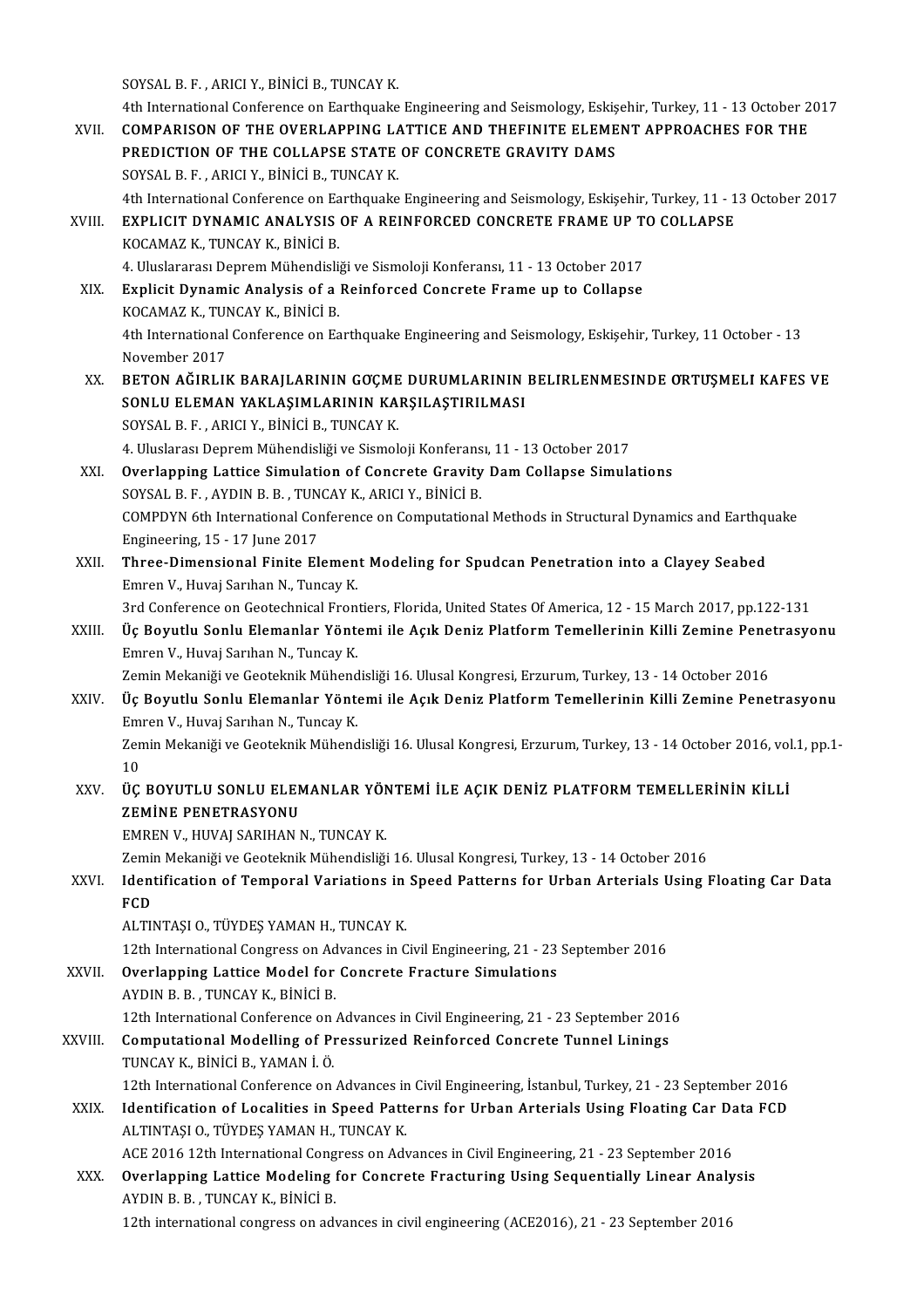| XXXI.        | Overlapping Lattice Modeling for Concrete Fracturing Using Sequentially Linear Analysis                                                                        |
|--------------|----------------------------------------------------------------------------------------------------------------------------------------------------------------|
|              | Aydın Bestami B., TUNCAY K., BİNİCİ B.                                                                                                                         |
|              | ACE 2016 12th International Congress on Advances in Civil Engineering, 21 - 23 September 2016                                                                  |
| XXXII.       | Detection of urban traffic patterns from Floating Car Data (FCD)                                                                                               |
|              | ALTINTAȘI O., TÜYDEȘ YAMAN H., TUNCAY K.                                                                                                                       |
|              | 19th European-Operational-Research-Societies Working Group on Transportation Meeting (EWGT), İstanbul,                                                         |
|              | Turkey, 5 - 07 September 2016, vol.22, pp.382-391                                                                                                              |
| XXXIII.      | Sensitivity Analysis to design a near optimal piezoelectric energy harvester to power Wireless                                                                 |
|              | Sensor Nodes for underwater pipeline monitoring applications                                                                                                   |
|              | Qureshi F. U., MUHTAROĞLU A., TUNCAY K.                                                                                                                        |
|              | IV. EUROPEAN CONFERENCE on RENEWABLE ENERGY SYSTEMS, 28 - 31 August 2016, vol.1, pp.461-466                                                                    |
| <b>XXXIV</b> | Comparative Analysis between D shaped and I shaped bluff body for piezoelectric energy harvesting                                                              |
|              | to power Wireless Sensor Nodes for underwater pipeline monitoring applications                                                                                 |
|              | Qureshi F. U., MUHTAROĞLU A., TUNCAY K.                                                                                                                        |
|              | IV. EUROPEAN CONFERENCE on RENEWABLE ENERGY SYSTEMS, 28 - 31 August 2016, vol.1, pp.662-666                                                                    |
| XXXV.        | Collapse Simulation of a Concrete Pressurized Tunnel Lining                                                                                                    |
|              | TUNCAY K, BİNİCİ B, YAMAN İ. Ö.                                                                                                                                |
|              | First International Conference on Natural Hazards and Infrastructure, Chania, Greece, 28 - 30 July 2016                                                        |
| <b>XXXVI</b> | Overlapping Lattice Model for Fracture Initiation and Propagation<br>AYDIN B. B., TUNCAY K., BİNİCİ B.                                                         |
|              | First International Conference on Natural Hazards and Infrastructure, Chania, Greece, 28 - 30 July 2016                                                        |
| XXXVII.      | Overlapping Lattice Modeling for Concrete Fracture Initiation and Propagation                                                                                  |
|              | AYDIN B. B., TUNCAY K., BİNİCİ B.                                                                                                                              |
|              | 1st International Conference on Natural Hazards and Infrastructure: Protection, Design, Rehabilitation                                                         |
|              | (ICONHIC2016), 28 - 30 June 2016                                                                                                                               |
| XXXVIII.     | Collapse Simulation of a Pressurized Concrete Tunnel Lining                                                                                                    |
|              | TUNCAY K, BİNİCİ B, YAMAN İ Ö.                                                                                                                                 |
|              | 1st International Conference on Natural Hazards & Infrastructure, Chania, Greece, 28 - 30 June 2016                                                            |
| <b>XXXIX</b> | A Method to Integrate Energy Harvesters into Wireless Sensor Nodes for Embedded In-Pipe                                                                        |
|              | <b>Monitoring Applications</b>                                                                                                                                 |
|              | Qureshi F.U., Muhtaroglu A., TUNCAY K.                                                                                                                         |
|              | 5th International Conference on Energy Aware Computing Systems & Applications (ICEAC), Cairo, Egypt, 24 - 26                                                   |
|              | March 2015                                                                                                                                                     |
| XL.          | Modeling of landfill settlement: Theory                                                                                                                        |
|              | Durmusoglu E., Corapcioglu M., Tuncay K.                                                                                                                       |
|              | 3rd Biot Conference on Poromechanics, var pagings, United States Of America, 24 - 27 May 2005, pp.345-350                                                      |
| XLI.         | Heterogeneity in aquatic sediments: ID representations of a 3D environment                                                                                     |
|              | Meile C., Berg P., Van Cappellen P., Tuncay K.                                                                                                                 |
|              | 15th Annual V M Goldschmidt Conference, Moscow, Russia, 01 May 2005, vol.69                                                                                    |
| XLII.        | Elastic waveform inversion using Gauss-Newton method                                                                                                           |
|              | Sheen D., Baag C., Tuncay K., Ortoleva P.J.                                                                                                                    |
|              | 75th Society of Exploration Geophysicists International Exposition and Annual Meeting, SEG 2005, Texas, United                                                 |
| XLIII.       | States Of America, 6 - 11 November 2005, pp 1743-1746<br>Efficient finite difference calculation of partial derivative seismic wavefield using reciprocity and |
|              | convolution                                                                                                                                                    |
|              | Sheen D., Tuncay K., Baag C., Ortoleva P.J.                                                                                                                    |
|              | 2004 Society of Exploration Geophysicists Annual Meeting, SEG 2004, Colorado, United States Of America, 10 - 15                                                |
|              | October 2004                                                                                                                                                   |
| XLIV.        | Wave propagation in poroelastic media: A velocity-stress staggered-grid finite-difference method                                                               |
|              | with perfectly matched layers                                                                                                                                  |
|              | Sheen D., Tuncay K., Baag C., Ortoleva P.J.                                                                                                                    |
|              |                                                                                                                                                                |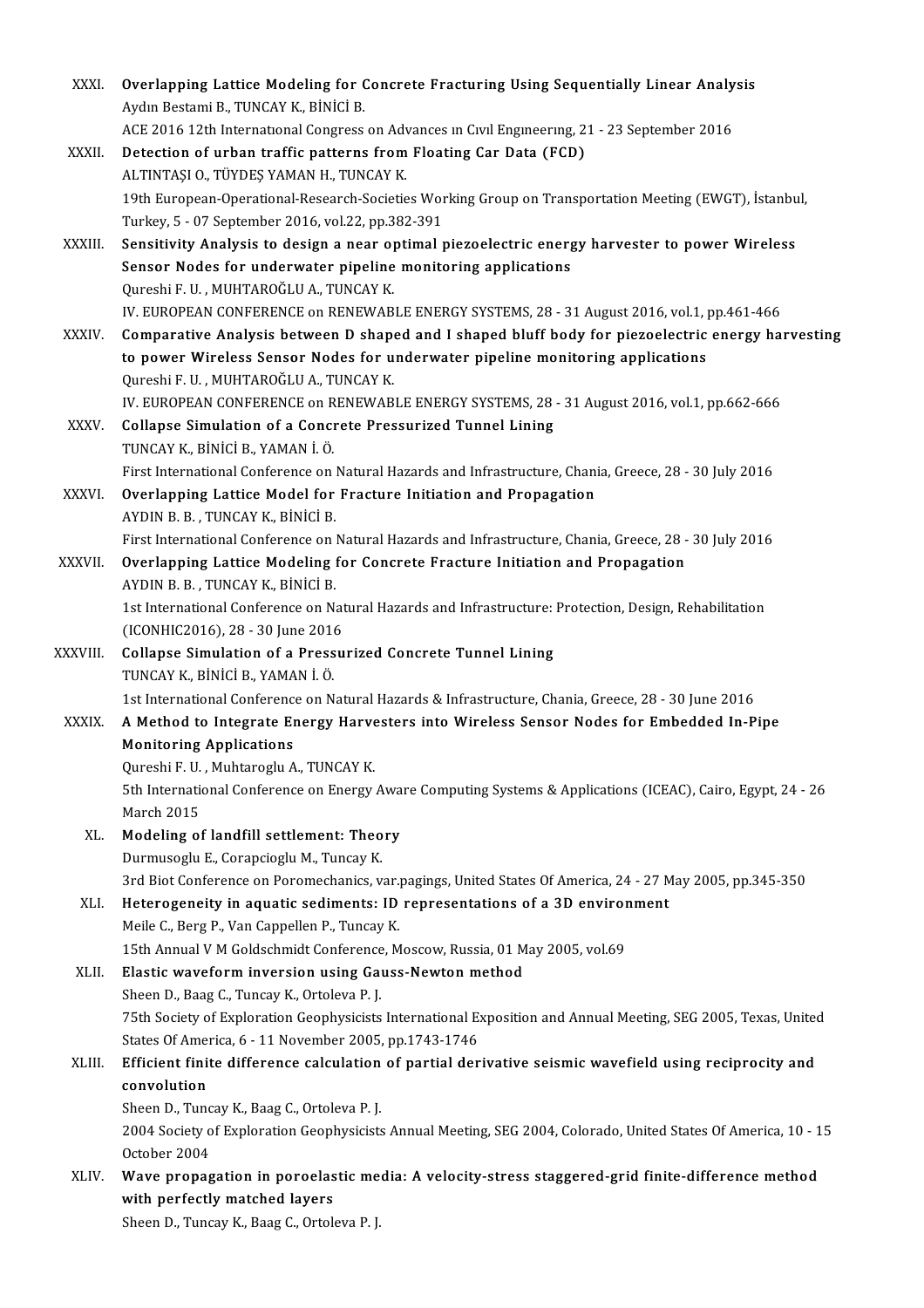2003 Society of Exploration Geophysicists Annual Meeting, SEG 2003, Texas, United States Of America, 26 - 31<br>Ostaber 2002 2003 Society<br>October 2003<br>2D freature : 2003 Society of Exploration Geophysicists Annual Meeting, SEG 2003, Texas, United Stat<br>October 2003<br>XLV. 3D fracture network dynamics in reservoirs, faults and salt tectonic systems<br>Tungay K. Bark A. Barma D. Ortalaya B.

October 2003<br>**3D fracture network dynamics in r**<br>Tuncay K., Park A., Payne D., Ortoleva P.<br>Mesting on Execture and In Situ Strees ( 3D fracture network dynamics in reservoirs, faults and salt tectonic systems<br>Tuncay K., Park A., Payne D., Ortoleva P.<br>Meeting on Fracture and In-Situ Stress Characterisation of Hydrocarbon Reservoirs, London, Canada, 01 J Tuncay K., Park A., Payne D<br>Meeting on Fracture and In<br>1999, vol.209, pp.155-175<br>Probability functionals Meeting on Fracture and In-Situ Stress Characterisation of Hydrocarbon Reservoirs, London,<br>1999, vol.209, pp.155-175<br>XLVI. Probability functionals, homogenization and comprehensive reservoir simulators<br>Tungay K. Ortolaya B 1999, vol.209, pp.155<br>**Probability function**<br>Tuncay K., Ortoleva P.<br>Workshop on Bosour. Tuncay K., Ortoleva P.<br>Workshop on Resource Recovery, Minnesota, United States Of America, 15 - 19 January 2000, vol.131, pp.161-178 Tuncay K., Ortoleva P.<br>Workshop on Resource Recovery, Minnesota, United States Of America, 15 - 19 Janu<br>XLVII. Fractures, faults, and the nonlinear RTM dynamics of sedimentary basins<br>Tungay K. Bark A. Ortoleva B. Workshop on Resource Recov<br>Fractures, faults, and the r<br>Tuncay K., Park A., Ortoleva P.<br>Workshop on Beseurse Besey

Tuncay K., Park A., Ortoleva P.<br>Workshop on Resource Recovery, Minnesota, United States Of America, 15 - 19 January 2000, vol.131, pp.131-159 XLVIII. Wave propagation in fractured porous media saturated by two immiscible fluids CorapciogluM.,TuncayK. Wave propagation in fractured porous media saturated by two immiscible fluids<br>Corapcioglu M., Tuncay K.<br>Biot Conference on Poromechanics, LOUVAIN LA NEUVE, Belgium, 14 - 16 September 1998, pp.197-203<br>Electrophoratic coolin Corapcioglu M., Tuncay K.<br>Biot Conference on Poromechanics, LOUVAIN LA NE<br>XLIX. Electrophoretic sealing of impoundment leaks<br>Tungay K. Kambbam K. Carangiagly M.

Biot Conference on Poromechanics, LOU<br>Electrophoretic sealing of impound<br>Tuncay K., Kambham K., Corapcioglu M.<br>Spesialty Conference on Coognyironmes Electrophoretic sealing of impoundment leaks<br>Tuncay K., Kambham K., Corapcioglu M.<br>Specialty Conference on Geoenvironment 2000, Louisiana, United States Of America, 24 - 26 February 1995,<br>pp.1576-1587 Tuncay K., Kambham K., Corapcioglu M.

Specialty Conference on Geoenvironment 2000, Louisiana, United S<br>pp.1576-1587<br>L. Modeling of the movement of electrophoretic cake surface<br> $VADBUMV$ , TINGAV V, CORAPCIOCLUM

pp.1576-1587<br>Modeling of the movement of electroph<br>KAMBHAM K., TUNCAY K., CORAPCIOGLU M.<br>2rd International Conference on Computatio KAMBHAM K., TUNCAY K., CORAPCIOGLU M.<br>3rd International Conference on Computational Modelling of Free and Moving Boundary Problems, BLED, Slovenia, 01 June 1995, pp.229-236 3rd International Conference on Computational Modelling of Free and Moving Boundary Problems, BLED,<br>Slovenia, 01 June 1995, pp.229-236<br>LI. DYNAMICS OF SUBMERGED SHELLS OF ARBITRARY GEOMETRY USING IMPROVED TRANSMITTING

## **BOUNDARIES<br>AKKAS N. TUNCAY K. DYNAMICS OF SUBN<br>BOUNDARIES<br>AKKAS N., TUNCAY K.<br>ETH INTERNATIONAL**

5TH INTERNATIONAL CONF ON CIVIL AND STRUCTURAL ENGINEERING COMPUTING / 3RD INTERNATIONAL CONF IN THE APPLICATION OF ARTIFICAL INTELLIGENCE TO CIVIL AND STRUCTURAL ENGN, Edinburgh, Saint Helena, 17 - 19 August 1993, pp.265-274

## Supported Projects

- IPPOrted Projects<br>I. Binici B., Yakut A., Tuncay K., Canbay E., Project Supported by Other Official Institutions, 6306 SAYILI AFET RİSKİ<br>ALTINDAKİ ALANLARIN DÖNÜSTÜDÜLMESİ HAKKINDA KANLIN KARSAMINDA RİSKI İ VARILARIN TESPİ Binici B., Yakut A., Tuncay K., Canbay E., Project Supported by Other Official Institutions, 6306 SAYILI AFET I<br>ALTINDAKİ ALANLARIN DÖNÜŞTÜRÜLMESİ HAKKINDA KANUN KAPSAMINDA RİSKLİ YAPILARIN TESPİT<br>FDİLMESİNE İLİSKİN ESASLA Binici B., Yakut A., Tuncay K., Canbay E., Project Supported by Other Official Institutions, 6306 SAYILI AFET RİSKİ<br>ALTINDAKİ ALANLARIN DÖNÜŞTÜRÜLMESİ HAKKINDA KANUN KAPSAMINDA RİSKLİ YAPILARIN TESPİT<br>EDİLMESİNE İLİŞKİN ES ALTINDAKİ ALANLARIN DÖNÜŞTÜRÜLMESİ HAKKINDA KANUN KAPSAMINDA RİSKLİ YAPILARIN TESPİT<br>EDİLMESİNE İLİŞKİN ESASLAR'IN GÜNCELLENMESİ İÇİN ARAŞTIRMA GELİŞTİRME ÇALIŞMALARI, 2018 - 2019<br>II. TUNCAY K., TUBITAK Project, İç Basınçl
- EDİLMESİNE İLİŞKİN ESASLAR'IN GÜNCELLENMESİ İÇİN ARAŞTIRMA GELİŞT<br>TUNCAY K., TUBITAK Project, İç Basınçlı Beton Tünellerde Betonarme Kaplam<br>Sayısal Yaklaşımlar Ile İrdelenerek Tasarım Aracı Oluşturulması, 2016 2019<br>Binis II. TUNCAY K., TUBITAK Project, İç Basınçlı Beton Tünellerde Betonarme Kaplama Davranışının Yenilikçi Dene<br>Sayısal Yaklaşımlar Ile İrdelenerek Tasarım Aracı Oluşturulması, 2016 - 2019<br>III. Binici B., Yakut A., Tuncay K., C
- Sayısal Yaklaşımlar Ile İrdelenerek Tasarım Aracı Oluşturulması, 2016 2019<br>Binici B., Yakut A., Tuncay K., Canbay E., Project Supported by Other Official Institutions, 6306 Sayılı Kanun<br>Kapsamında Riskli YApıların TEspit Kentsel Dönüşüm ve Altyapı Hizmetleri Genel Müdürlüğü, 2015 - 2018

#### Contractual Researches

- I. TUNCAY K., Çevre ve Şehircilik Bakanlığı ARGE Proj, 2016 2018<br>II. TUNCAY K., KUZ. MAR. OTOYOLU CEBECİ TÜNELİ ETKİ ALANI. 20
- I . TUNCAYK.,KUZ.MAR.OTOYOLUCEBECİTÜNELİETKİALANI,2017-2017

#### **Citations**